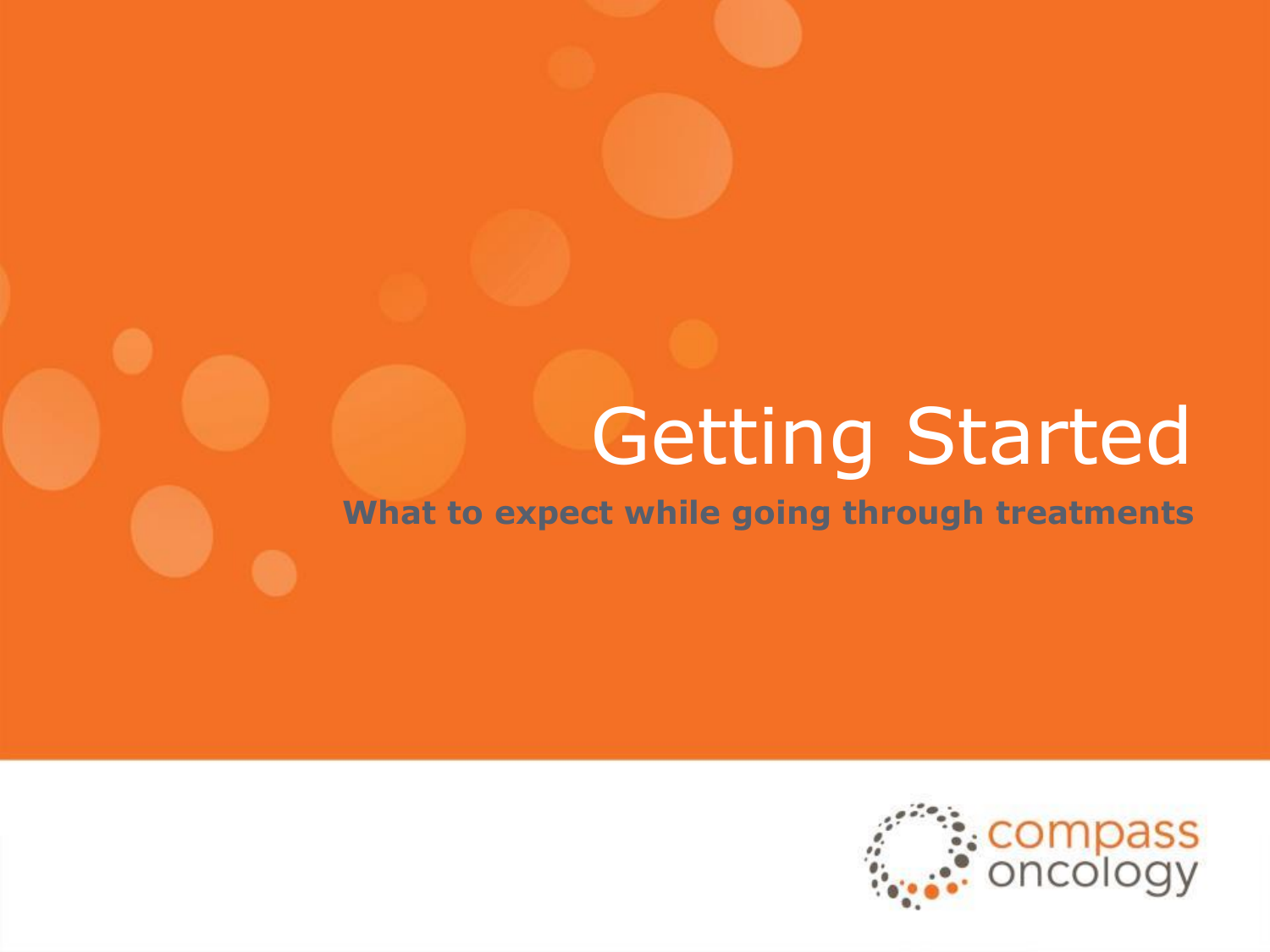# **WHO DO I CALL?**

#### **PLEASE CALL US FIRST!**

- If you can be treated early, we may be able to prevent complications
- Call main office number & provide:
	- 1. Name
	- 2. DOB
	- 3. Physician's name
	- 4. Reason for your call
	- 5. Your call back number
- Calls may be transferred to voicemail
	- **Please leave the above** information
- Messages left after 4:30 pm may not be returned until the next business day.
- *After hours*:
	- answering service available
	- **Provide 5 items listed**
	- You will be connected to the provider on call if appropriate.
- *Non-urgent questions* can be emailed to team via MyCarePlus portal
- **Call 911 or go directly to the emergency department for signs/symptoms of heart attack or stroke**

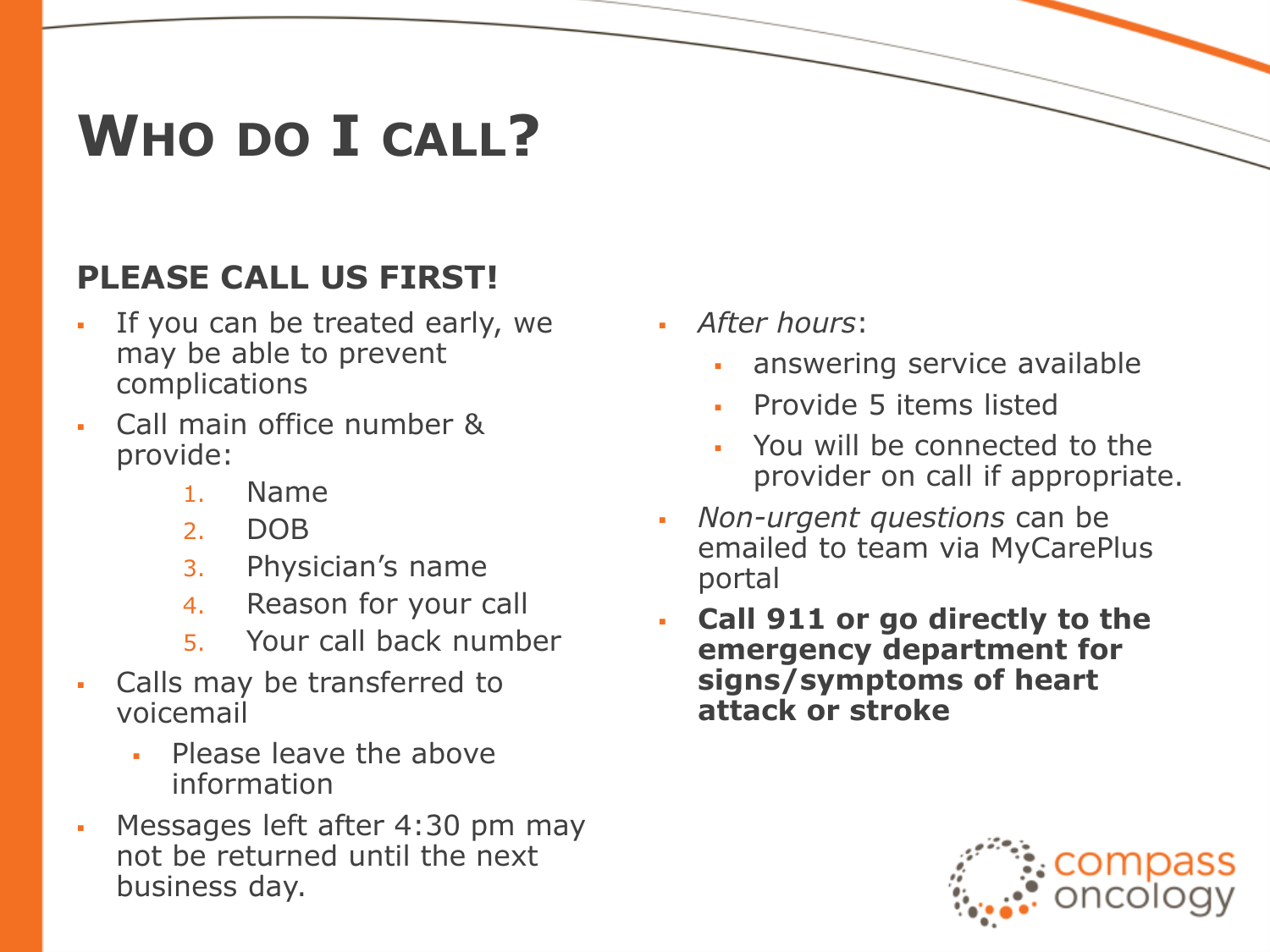# **WHAT IS CANCER?**

- An overgrowth of abnormal cells
	- Your immune system usually recognizes abnormalities in cells and repairs them or forces them to die (apoptosis)
	- If abnormal cell growth goes undetected, cell overgrowth can occur
		- **Benign** 
			- Confined growth
		- Malignant
			- Have the ability to invade neighboring tissue



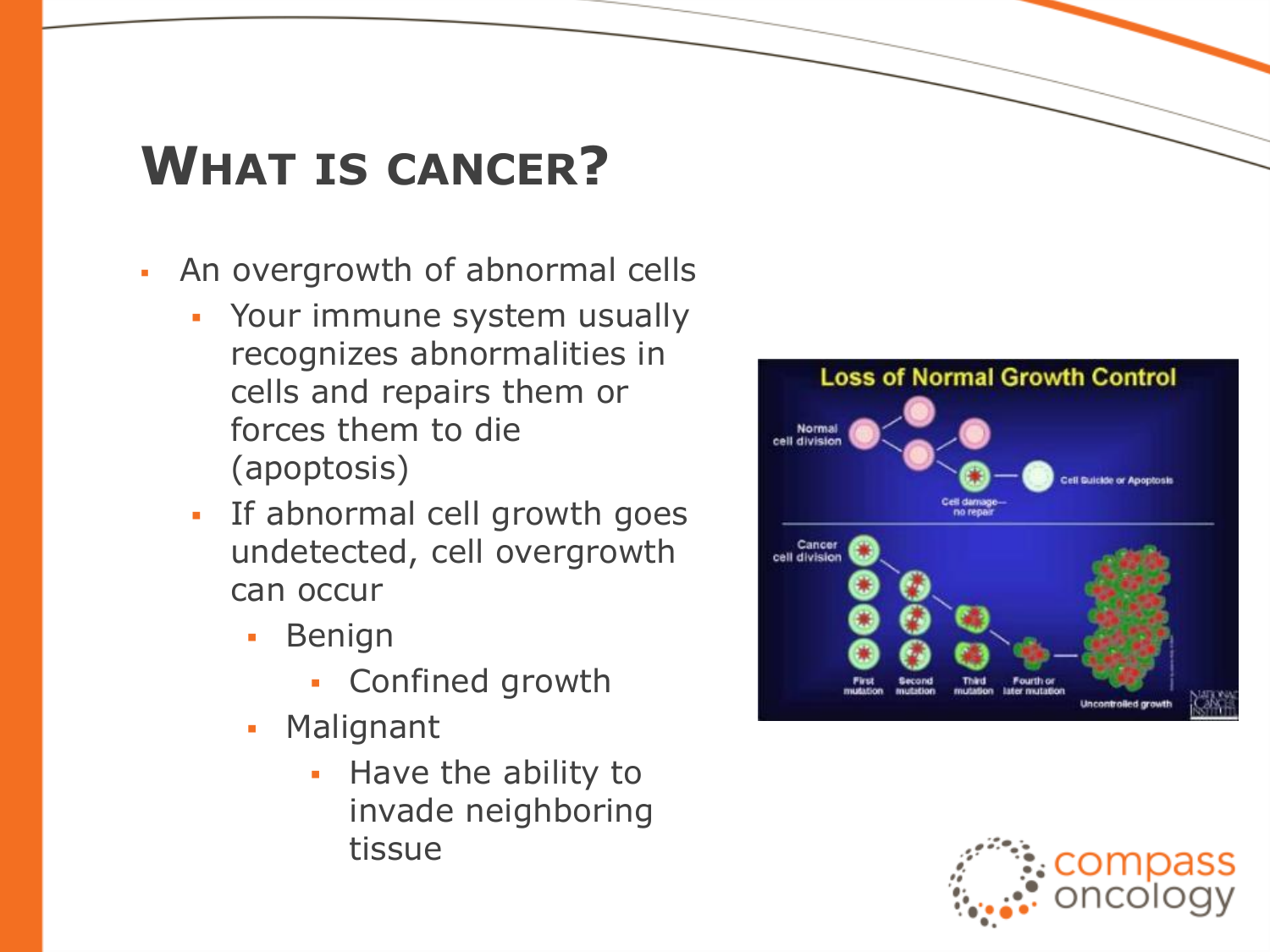### **HOW DO WE TREAT CANCER?**

- Treats local cancer cells by either removing them or treating with highenergy x-rays or other particles
	- **Surgery**
	- **Radiation**

If appropriate, patients are treated therapies in multiple ways to improve their outcomes.

#### **Local Therapy Systemic Therapy**

- Treats not only local cancer cells but also cells that may have escaped to distant sites in the body
	- Chemotherapy
	- **Immunotherapy**
	- Targeted therapies
	- Anti-hormonal

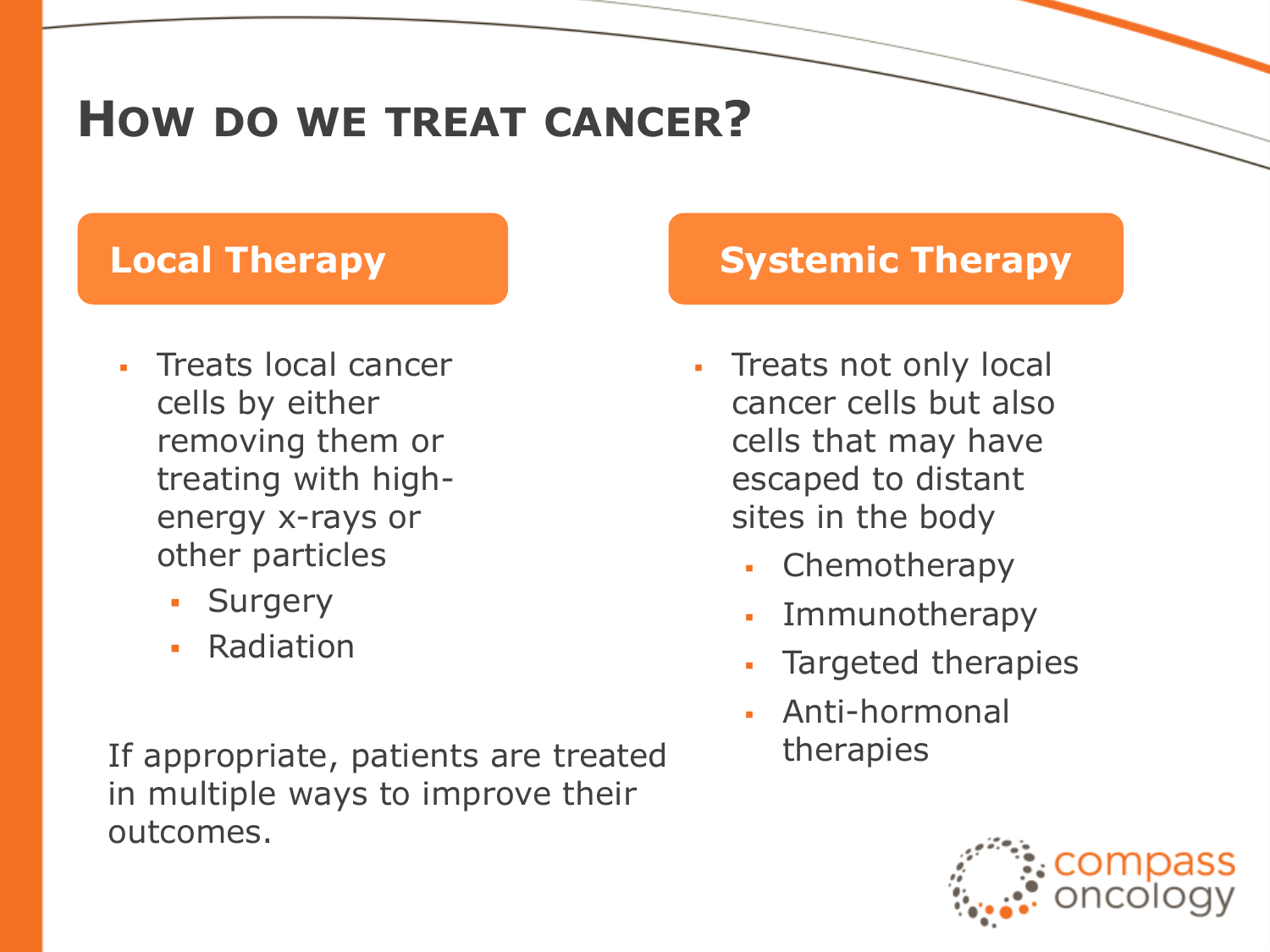### **HOW IS TREATMENT GIVEN?**

- Most treatments are given IV
	- Medication enters the blood stream and is distributed throughout body
- **Some chemotherapies and targeted** therapies are given as pills (oral therapy)
- IV will be started in the treatment room by nurses
- **Your IV will be connected to tubing** 
	- Often the medication will be run through a pump
	- **Occasionally the nurse will** administer medications directly into the IV



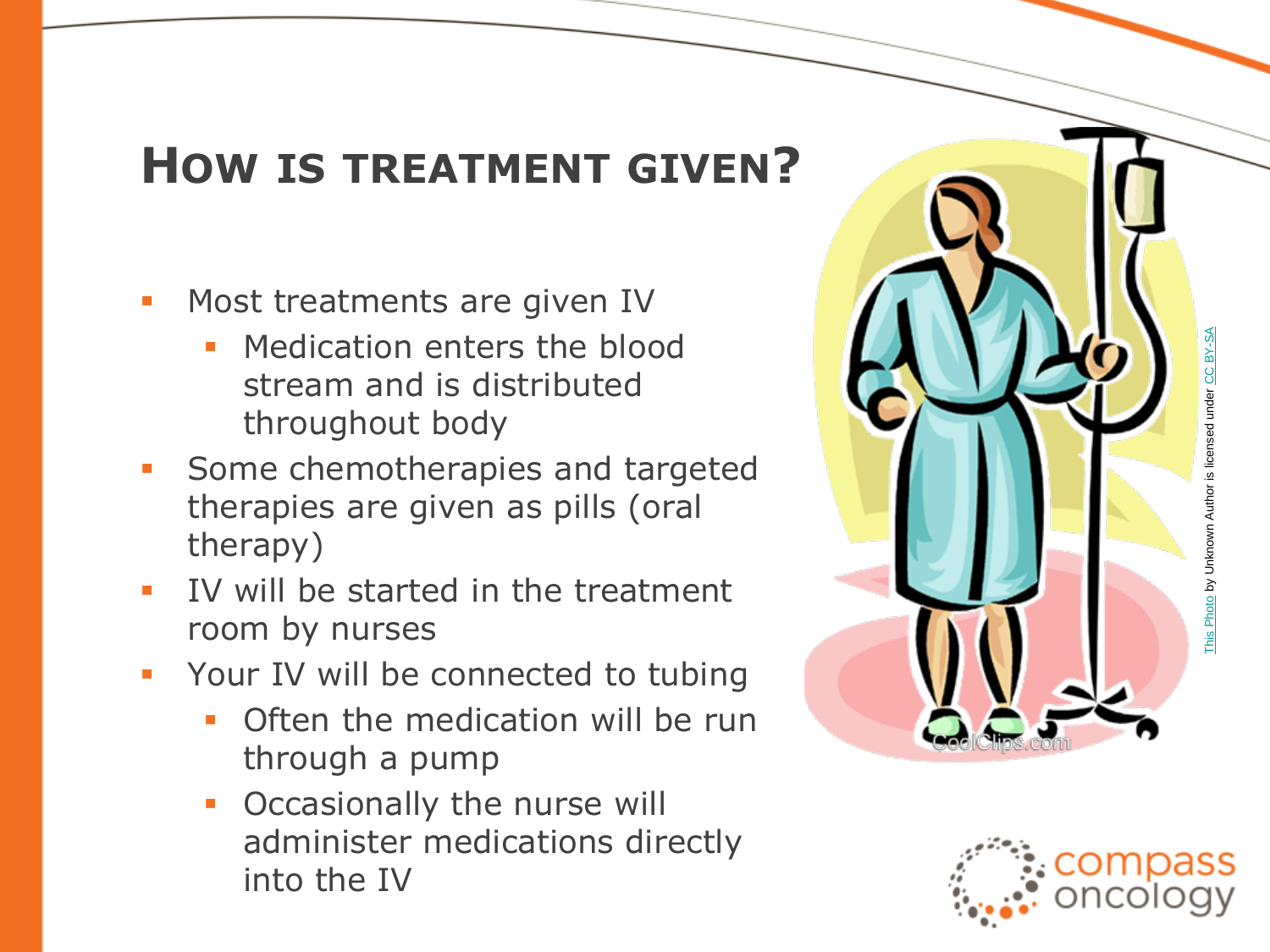### **D O I NEED A PORT?**

- **·** Not necessarily; discuss with your provider
- **Some treatment drugs are** harder on vessels or can be damaging to tissue
	- require administration into larger vessels
- Port placement is a procedure
- **Port placed under surface of** skin
- Accessed in the clinic for blood draws and treatment administration



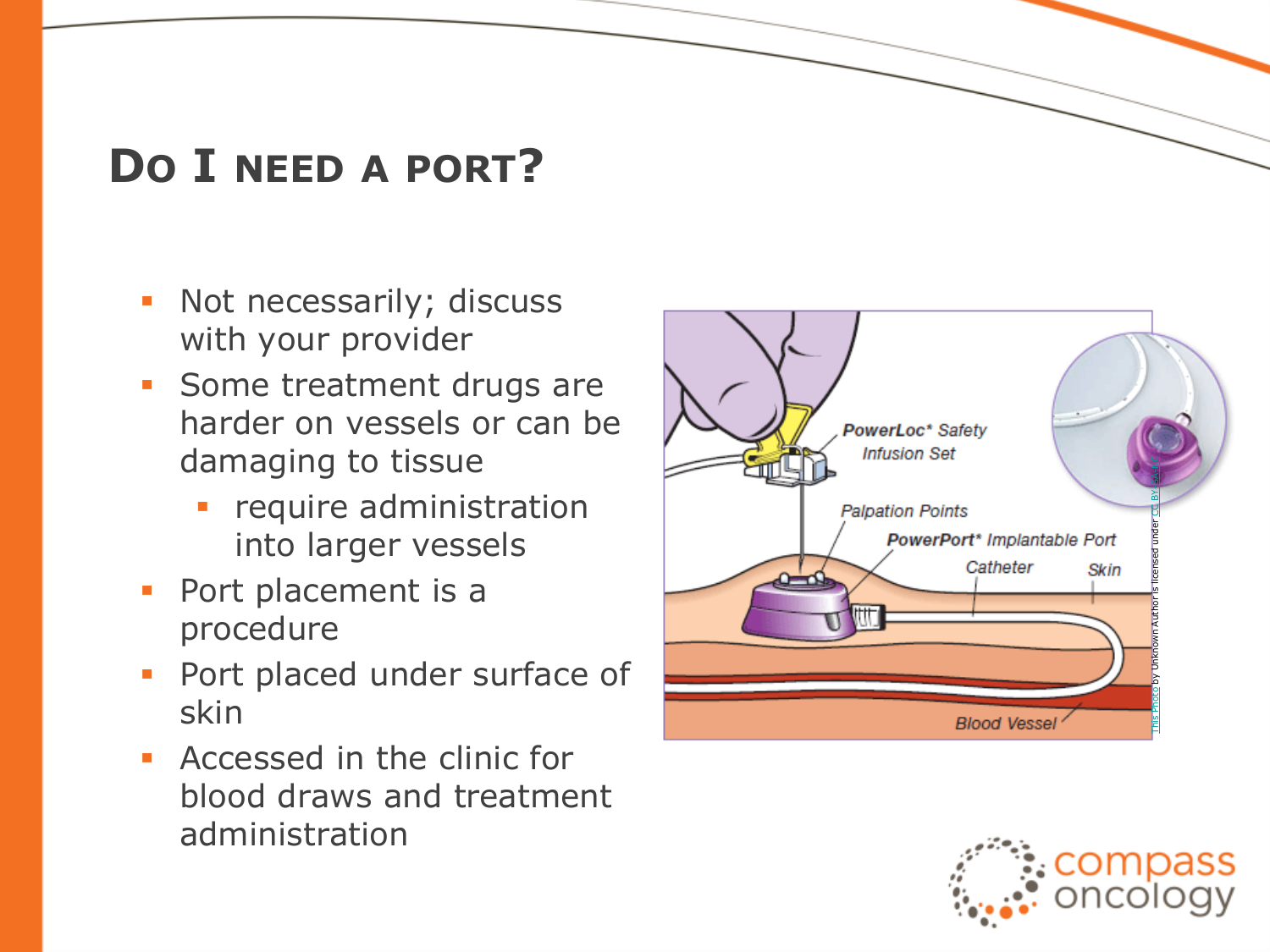## **MY TREATMENT REGIMEN**

- Treatment is repeated on a regular schedule with periods of rest in between
- This pattern makes your treatment **cycle** 
	- **You have a \_\_\_\_\_ day cycle with treatment on days\_\_\_\_\_\_\_\_\_\_\_**
- Cycle starts on Day 1 although treatment may be received on multiple days

| <b>DRUGS</b> | <b>DAYS GIVEN</b> | <b>TYPE OF DRUG</b> |
|--------------|-------------------|---------------------|
|              |                   |                     |
|              |                   |                     |
|              |                   |                     |
|              |                   |                     |
|              |                   |                     |

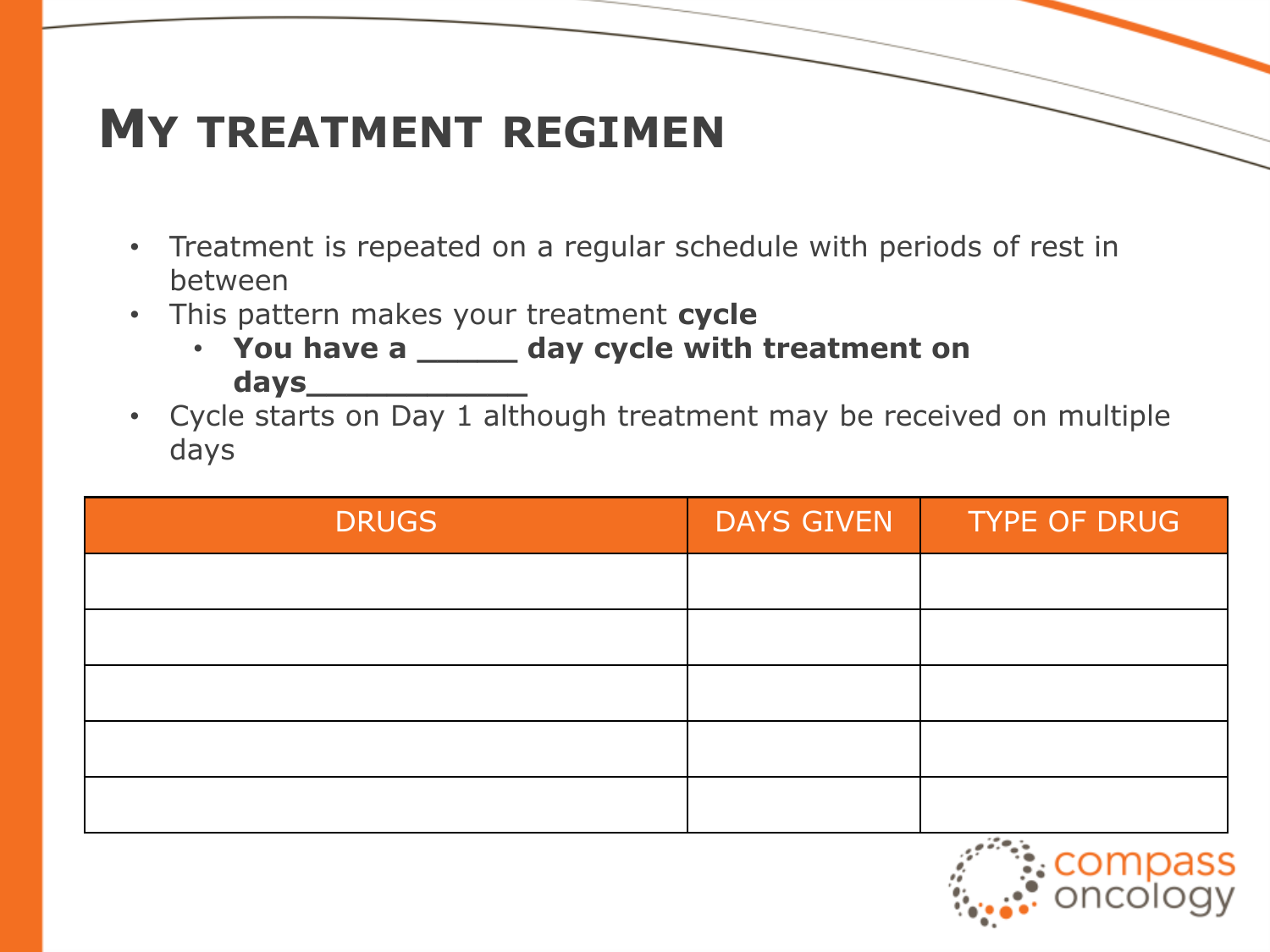### **HOW DOES CHEMO WORK?**

- **EXED** Abnormal cells go through the life cycle more rapidly than normal cells
- Chemotherapy interrupts the life cycle of rapidly dividing cells
	- **•** Stops the cancer's ability to grow and spread  $\rightarrow$ kills the cancer
	- Can also affect rapidly dividing healthy cells:
		- Hair (scalp, beard, underarms, etc.)
		- GI system (mouth, stomach and bowel)
		- **Bone marrow (red blood cells, platelets,** white blood cells)

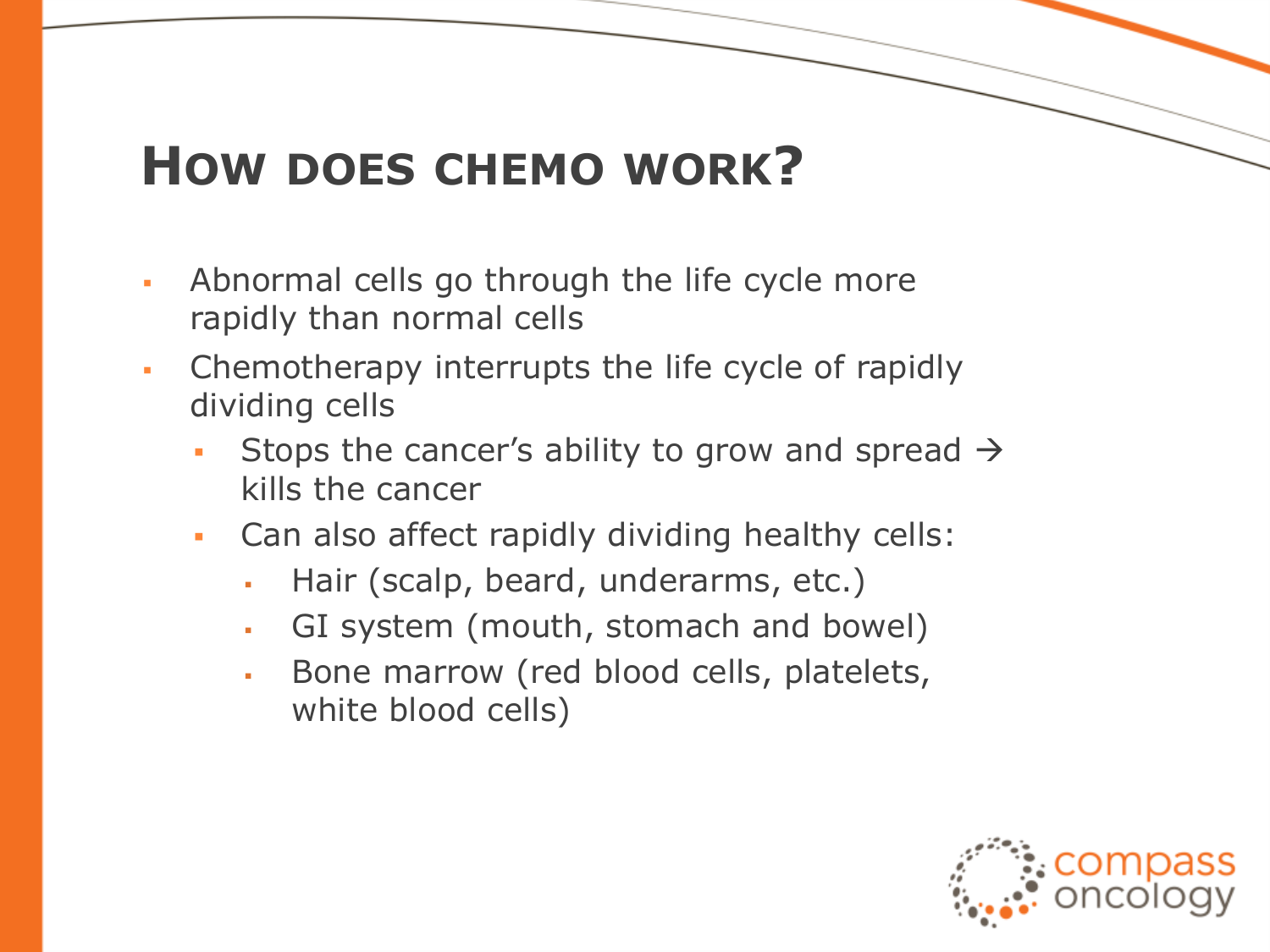#### **HOW DOES TARGETED THERAPY WORK?**

- Some cancer cells express specific molecules (markers)
	- signal growth, function or cell death
- **•** "Targeted therapies" bind to these specific molecules and impact the cell signaling process
	- Flag cell for death or stop growth cycle
	- More direct impact on cancer cells
	- **·** Side effects based on target impacted
		- **Diarrhea, elevated liver labs, skin changes, wound** healing issues

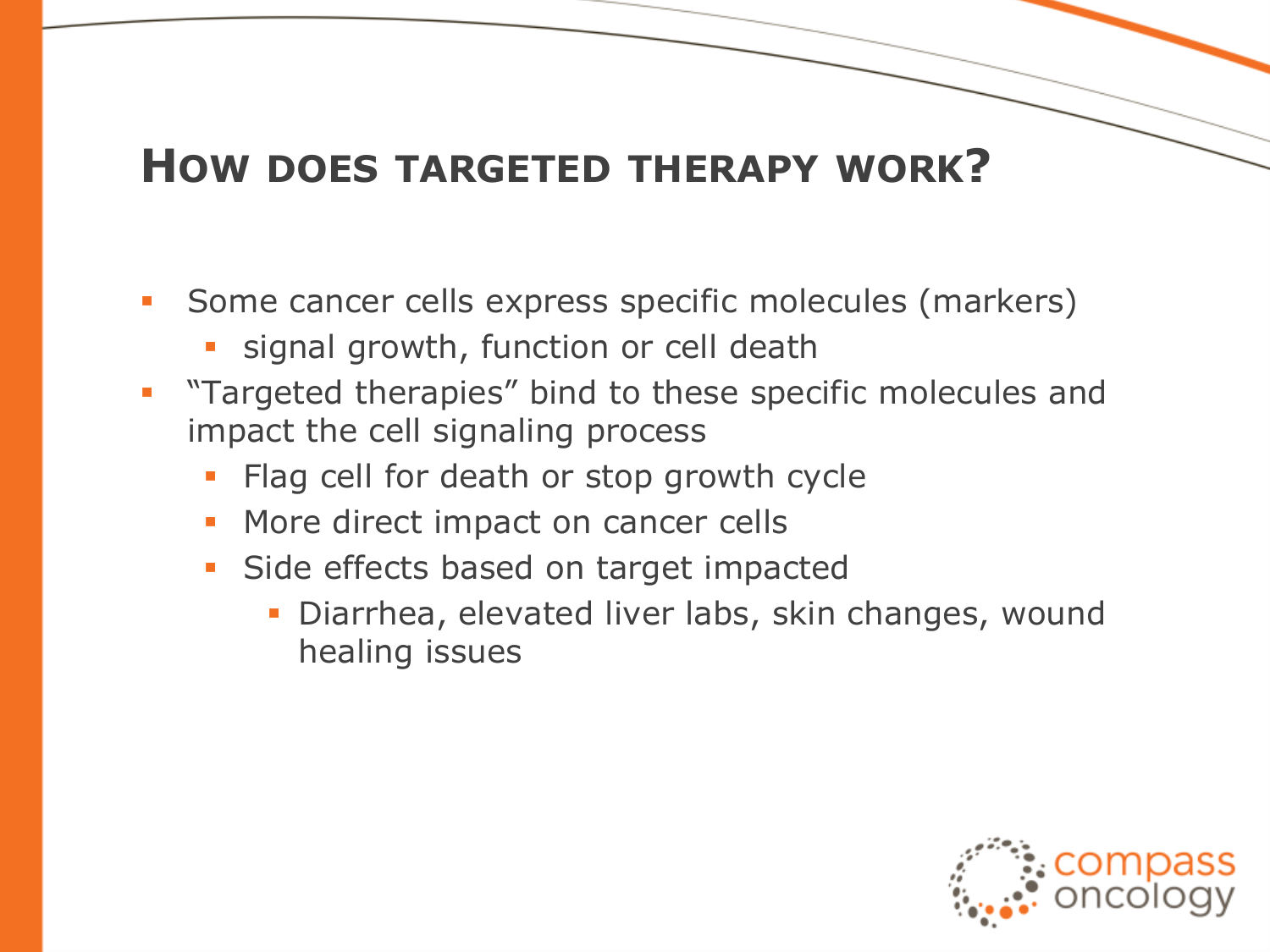#### **HOW DOES IMMUNOTHERAPY WORK?**

- **.** Immunotherapy helps your immune system fight the cancer
- **EXECUTE:** Includes cancer vaccines, t-cell therapy, and checkpoint inhibitors
	- Some cancers "turn off our immune system"
	- **Checkpoint inhibitors allow the immune system to** stay on
		- immune system can recognize and attack cancer cells
		- **Can attack healthy cells as well** 
			- Immune related adverse effects
			- **Rare but serious**
			- Communication!

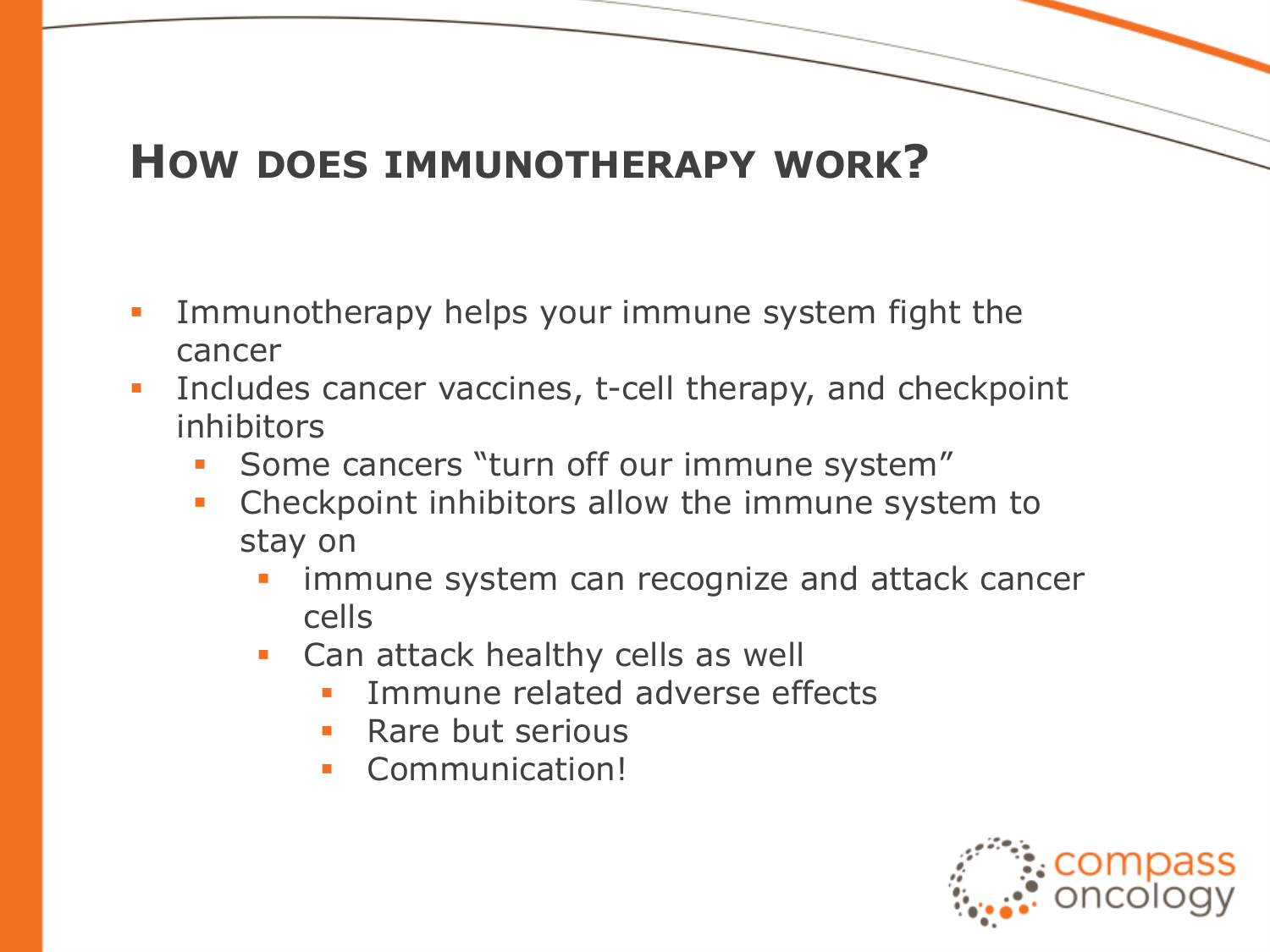# **WILL I LOSE MY HAIR?**

- Not common with targeted therapies or immunotherapy
- **Some chemotherapies cause hair loss** 
	- Complete hair loss on your scalp or only thinning
	- Facial hair, eyebrows, eyelashes may be affected
- Usually starts 1-3 weeks after first treatment
	- Most gone by 4-6 weeks after first treatment
- Scalp may be tender or itchy
- Headwear resources available  $\rightarrow$  see handout
- Recovery starts about 4-8 weeks after last treatment
	- Hair may grow back a different tint or texture
	- May use light, non-toxic coloring rinse for first few months

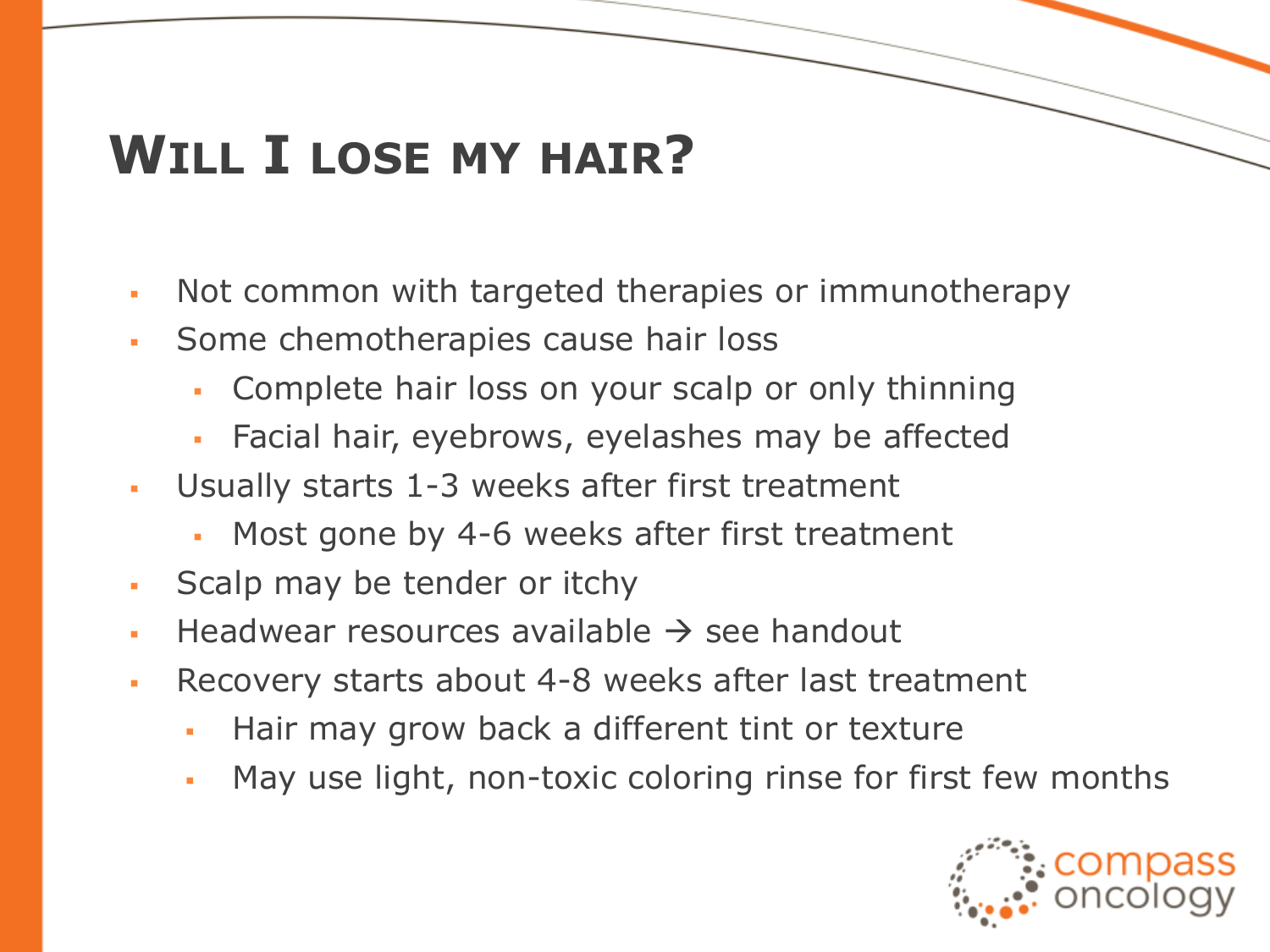# **WHAT ABOUT MY SKIN?**

- Skin is more sensitive to the sun
	- Wear sunscreen or long clothing
- **Skin changes possible with all** treatments
- Rashes: targeted therapies and immunotherapy
	- Good facial hygiene to avoid complications
		- Daily cleansing with gentle products
		- Avoid skin care products that contain alcohol
		- Don't use normal acne products



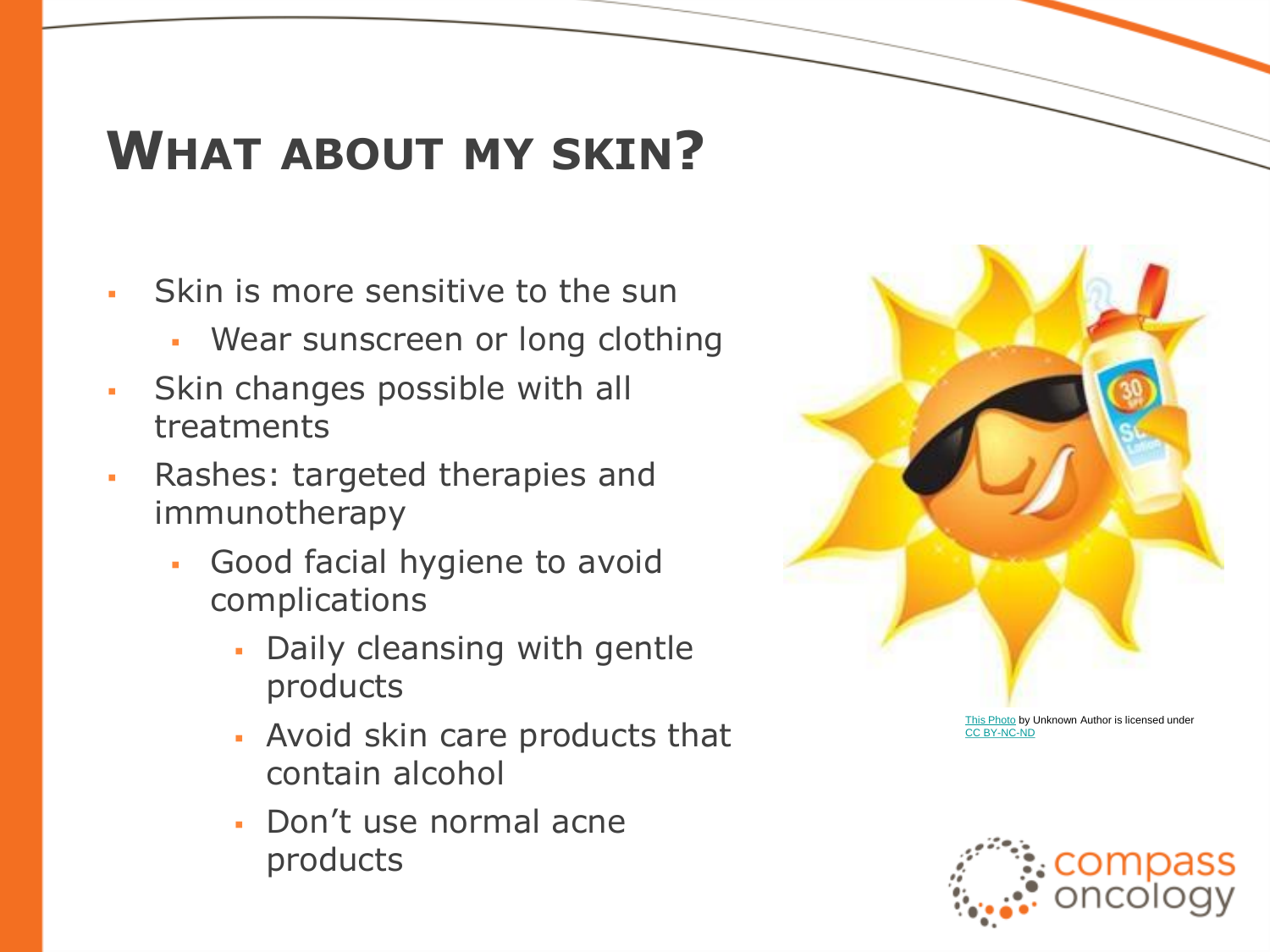### **OTHER SKIN CHANGES**

- **Hand and foot syndrome** 
	- Can occur with 5FU/Capecitabine or Gemzar
	- Palms of hands and soles of feet become reddened/tender, swollen
	- Keep skin moisturized and away from exposure to heat
- Nail changes: bumps, ridges, discoloration
	- Possible with paclitaxel or docetaxel
	- Keep your nails short,
	- Do not bite fingernails or push back cuticles
	- Avoid tight-fitting shoes

#### **WHEN DO I CALL MY ONCOLOGIST?**

- **a** Any rashes
- **D** Swelling, redness, tenderness of hands and feet

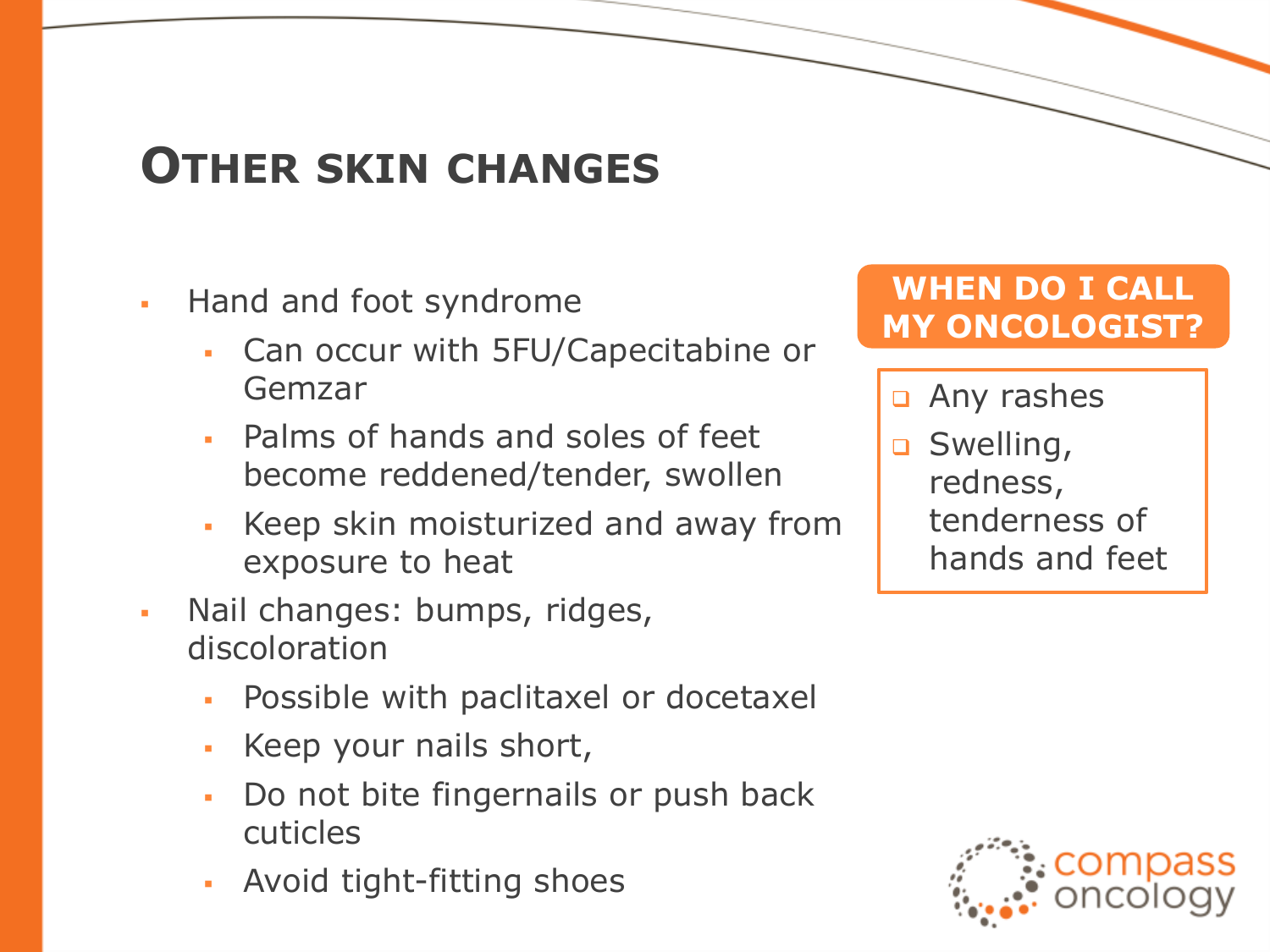# **WILL I GET NEUROPATHY?**

- Depends on your specific chemotherapy
	- Taxol, docetaxel, cisplatin, carboplatin, oxaliplatin can cause dysfunction of the nerves
	- Numbness/tingling and difficulty with dexterity or fine motor skills
	- Cold sensitivity (mouth and hands)
	- Throat symptoms can include soreness, tightness, and/or spasms
- Neuropathy can be cumulative
- Usually improves once chemotherapy is complete
	- Small percentage of patients will experience worsen or persistent neuropathy

#### **WHEN DO I CALL MY ONCOLOGIST?**

 Neuropathy is worsening or affecting quality of life

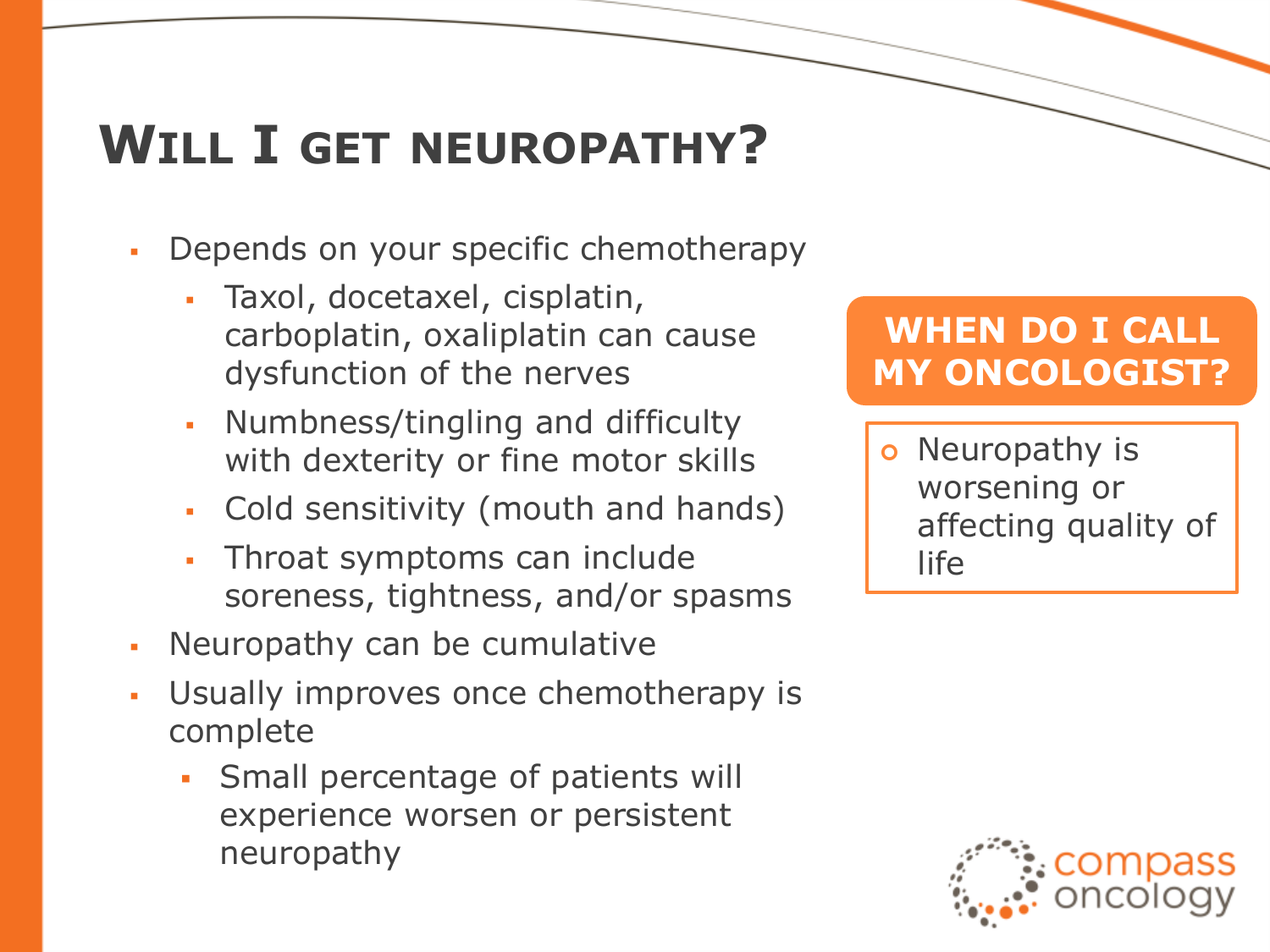## **WHY IS MY MOUTH AFFECTED?**

- The lining of the mouth is faster growing cells
- Common with chemo; possible with immunotherapies
- Sores will present as blisters or ulcerations
	- May be tender; usually quick to heal
	- **·** Risk of infection
	- Good oral hygiene to avoid complications
		- Gently brush and floss twice a day
		- Avoid whiteners, tartar control
		- Use alcohol free mouthwash twice daily
		- Salt water and baking soda rinse
			- $\frac{1}{4}$  tsp baking soda,  $\frac{1}{8}$  tsp salt, 1 cup warm water
			- Swish and spit 3-4 times a day
	- Avoid spicy or acidic foods

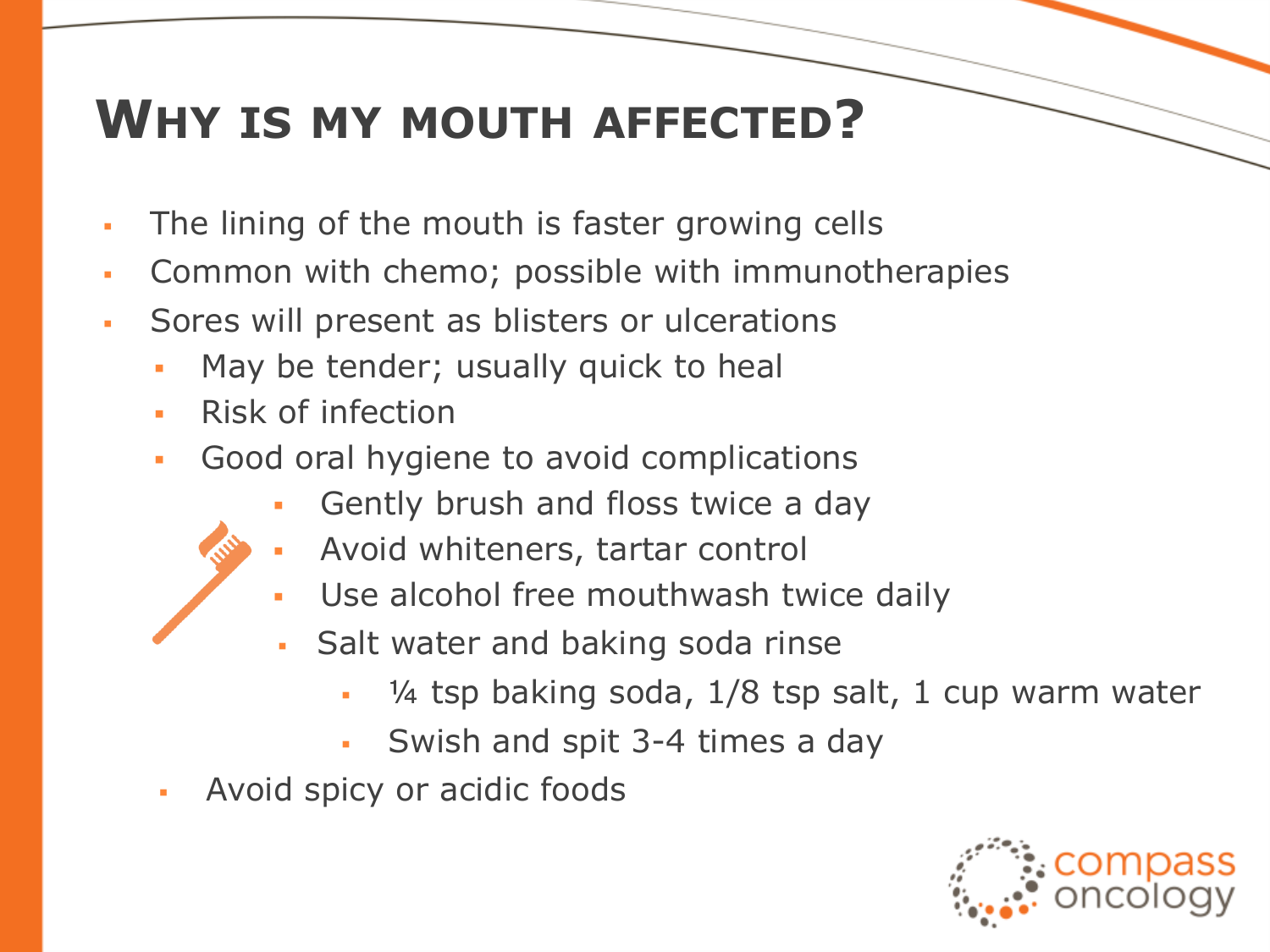# **WILL FOOD TASTE DIFFERENT?**

- Some chemotherapies impact taste cells
	- Food may taste bitter, earthy, metallic
	- Rinsing your mouth before eating may help
	- *Don't hesitate to talk to your provider about changes*
- Dry mouth also common and impacts taste
	- Hydration
	- Dry mouth rinses available at stores

#### **WHEN DO I CALL MY ONCOLOGIST?**

- **Q** Mouth changes impact your ability or desire to eat or drink
- $\Box$  If on
	- **immunotherapy** call with any mouth sores
- **Emergent dental work** is needed

*See NCI Eating Hints book for additional suggestions*

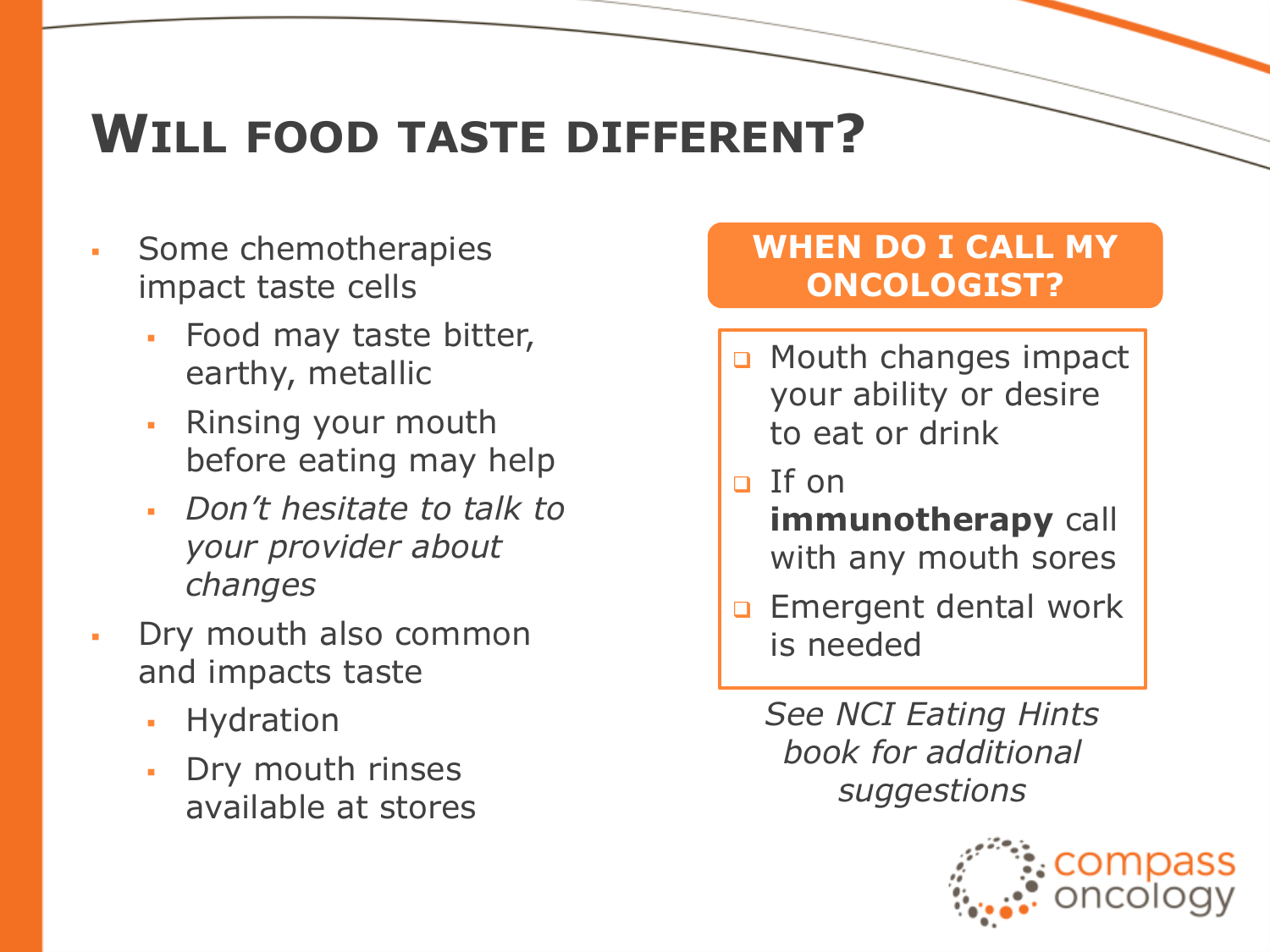# **WILL I GET HEARTBURN?**

- Some medications (such as Dexamethasone) may cause heartburn
	- increase stomach acid and/or relax esophageal muscles.
- Symptoms may include
	- "Burning" or pressure in the chest
	- **Difficulty swallowing or sore throat**
	- Increased burping
	- **Nausea**
- Medications are available to assist
- **Other ways to assist:** 
	- Limit caffeine intake (soda, coffee, chocolate)
	- **EXECT:** Avoid smoking or alcohol
	- Avoid fatty foods and lying down right after eating

#### **WHEN DO I CALL MY ONCOLOGIST?**

**Q** Notify your oncologist if you have uncontrolled heartburn

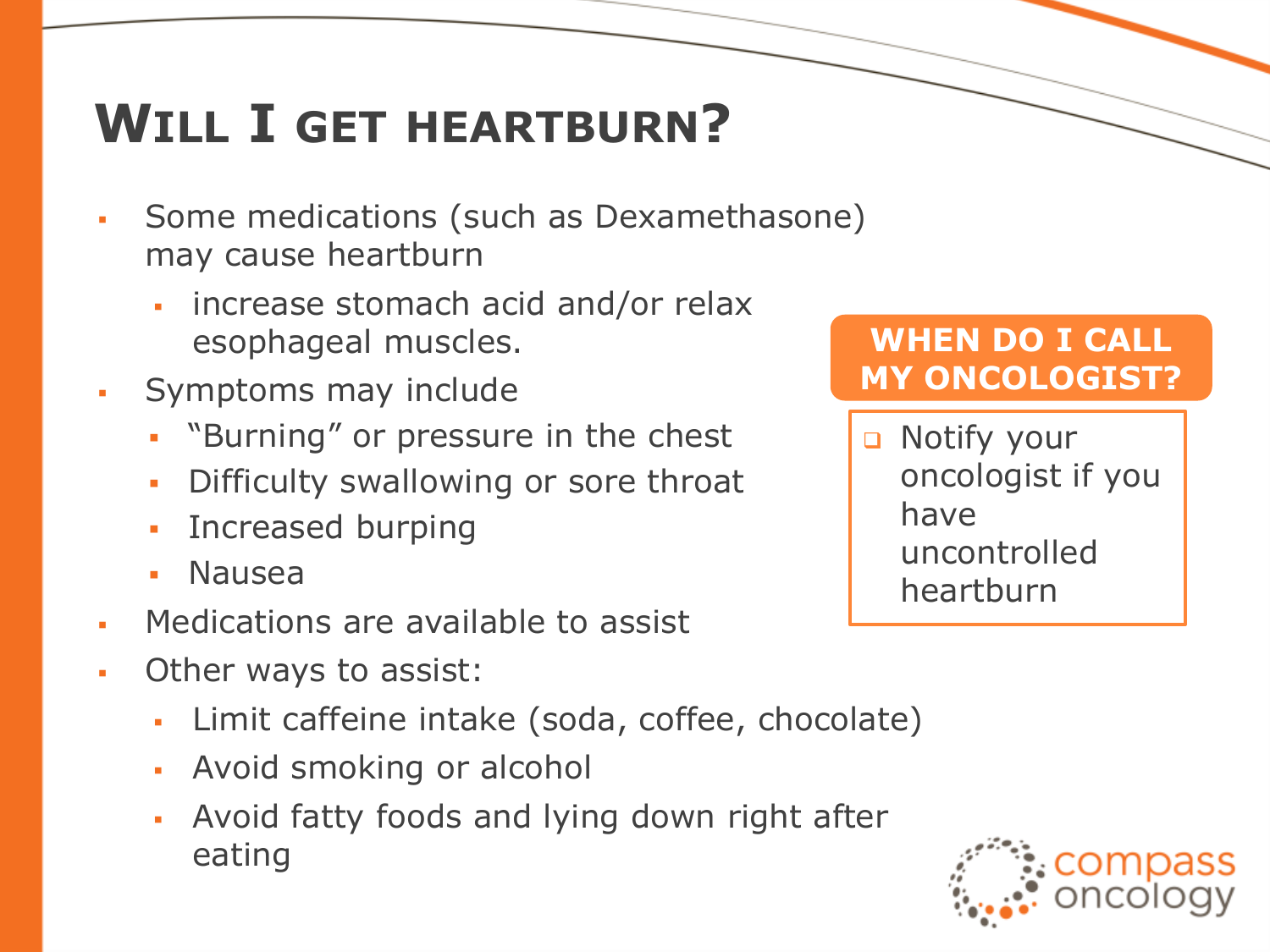### **AM I GOING TO BE NAUSEATED?**

- Not as common with immunotherapy or target therapy
- Chemotherapy stimulates nausea receptors in the brain and GI tract
	- **Block these pathways with medications** 
		- IV anti-nausea medications are given the day of chemo
			- May get  $1-3$  depending on treatment
		- **EXECT** Your provider may prescribe at home anti-nausea medications to use as needed.



- **Please take as directed by your provider**
- Nausea is better controlled when it starts vs. later on

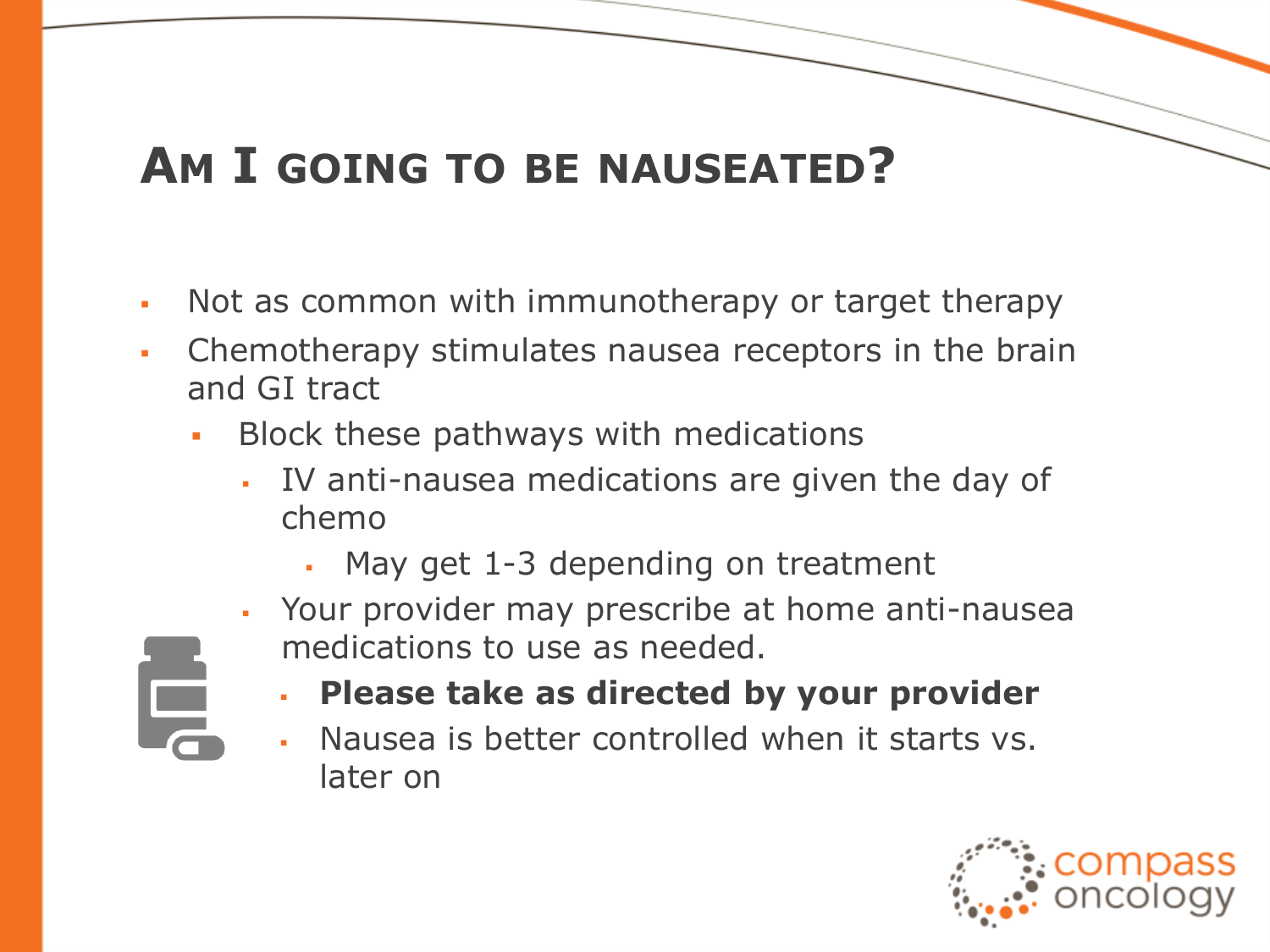### **HOW ELSE CAN I TREAT NAUSEA?**

- **Ginger has been shown to help** 
	- Ginger ale, ginger tabs, chews, etc.
	- Add to teas, water, drinks
- **EXECT** An empty stomach makes nausea worse
	- 5-6 small meals/snacks
- Avoid fatty or greasy foods
- Avoid strong food and drink smells
- **Avoid constipation**

#### **WHEN DO I CALL MY ONCOLOGIST?**

- **u** Uncontrolled nausea (medications haven't helped)
- **D** Inability to keep food/fluids down

*See NCI Eating Hints for additional suggestions*

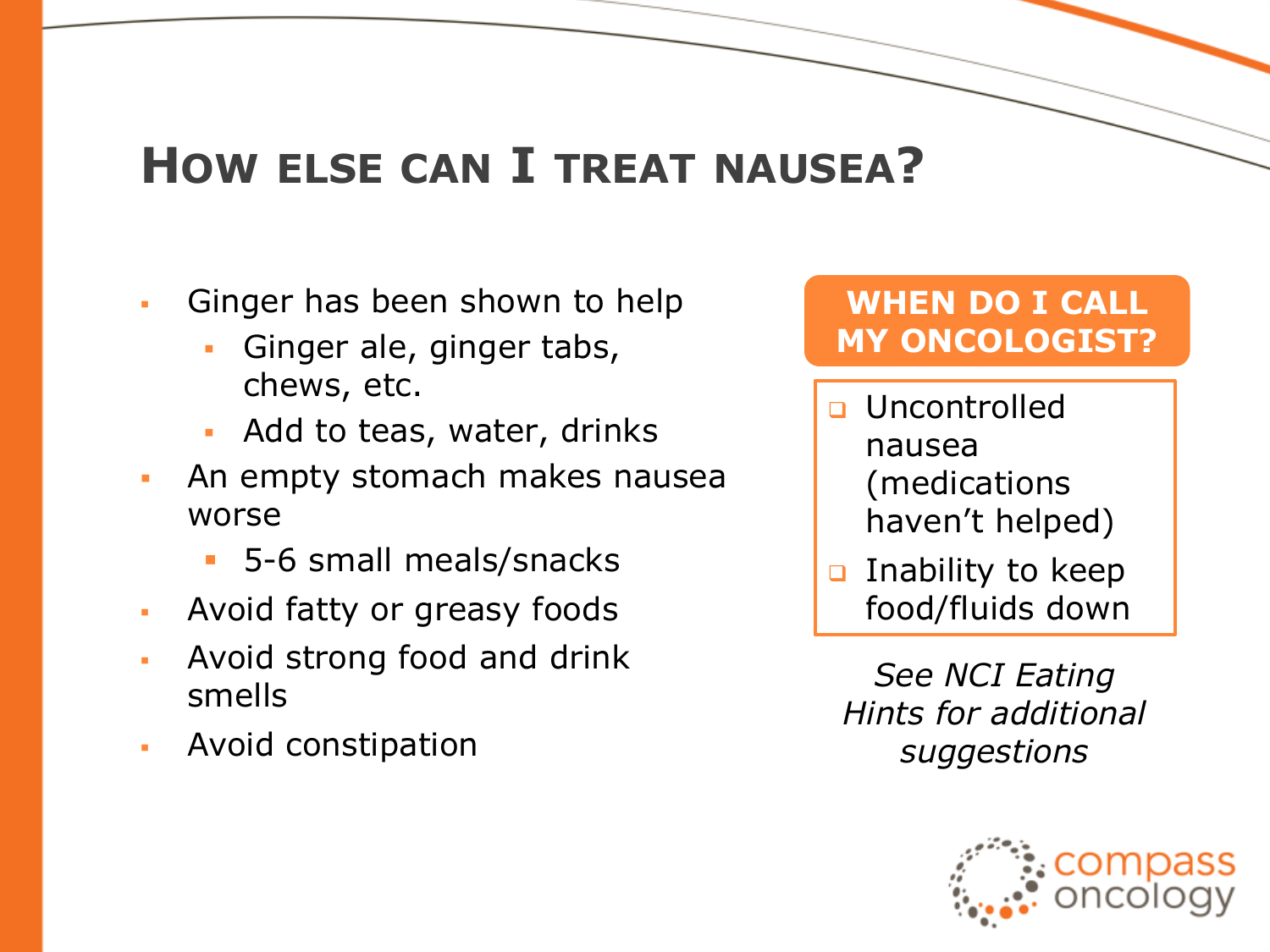### **HOW DO I AVOID CONSTIPATION?**

- Medications can slow down the gut
	- Some chemo agents
	- **•** Pain medications
	- Anti-nausea medications
- Over the counter stools softeners are ok
	- Colace
	- Senokot-S
- **Activity and hydration are crucial**
- Fiber rich foods
	- Eating Hints pg 46
- Smooth move tea



#### **WHEN DO I CALL MY ONCOLOGIST?**

- **No stool for 2** days
- o Only hard small stools for 2 days

See NCI Eating Hints page 13-14 for additional suggestions

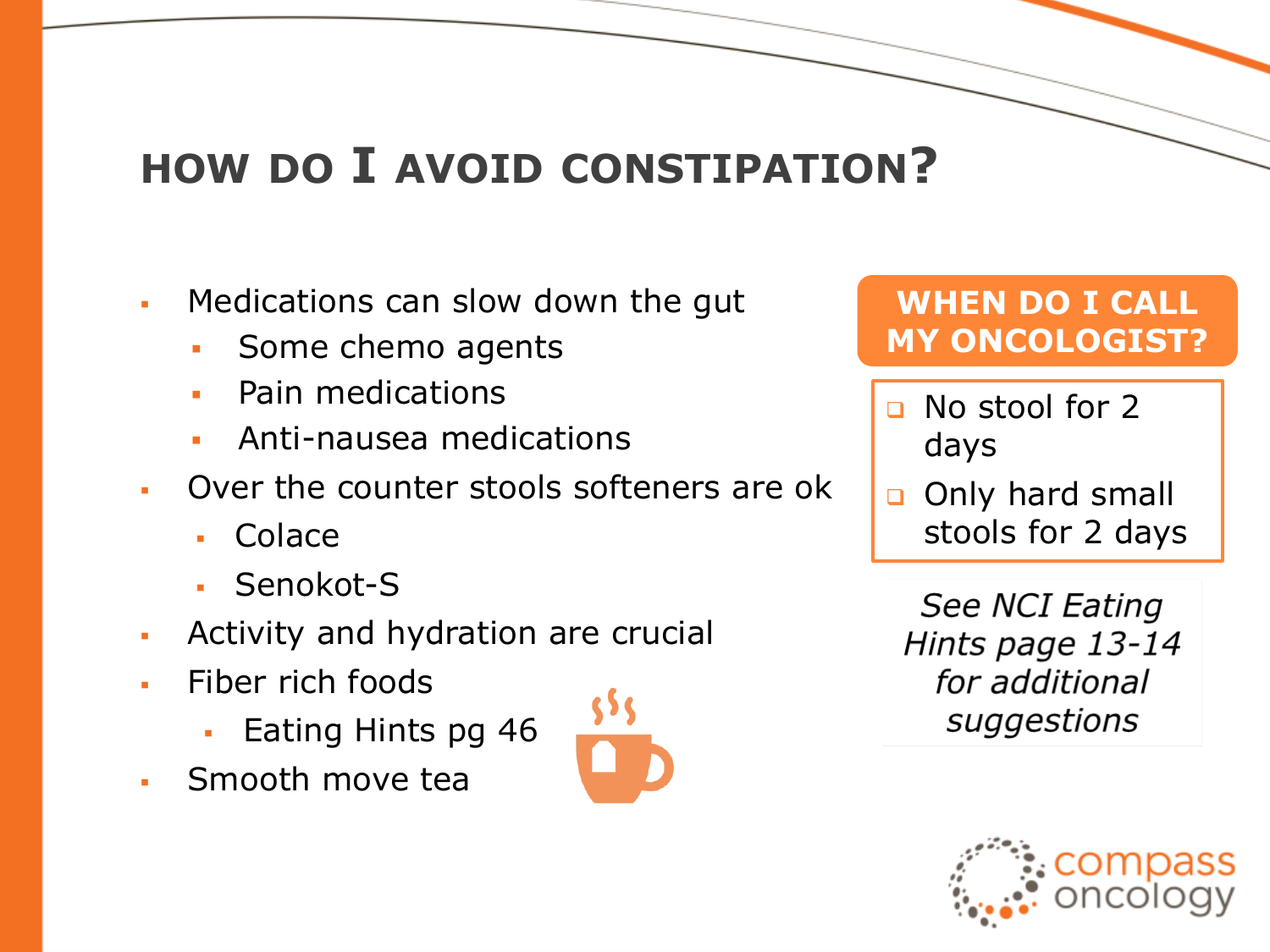### **WHAT ABOUT DIARRHEA?**

- Can be caused by any cancer treatment
- Loose, watery bowel movements
	- Risk of dehydration and loss of electrolytes
		- Drink your fluids
- Over the counter medications are available
	- Discuss with your provider
	- If on immunotherapy contact **your oncologist before taking**
- Low fiber foods
	- Eating Hints pg 45

#### **WHEN DO I CALL MY ONCOLOGIST?**

- **D** More than 3 diarrhea episodes in the same day
- Blood or mucus in diarrhea
- **Q** Last longer than 24 hours

*See NCI Eating Hints page 15-16 for additional suggestions*

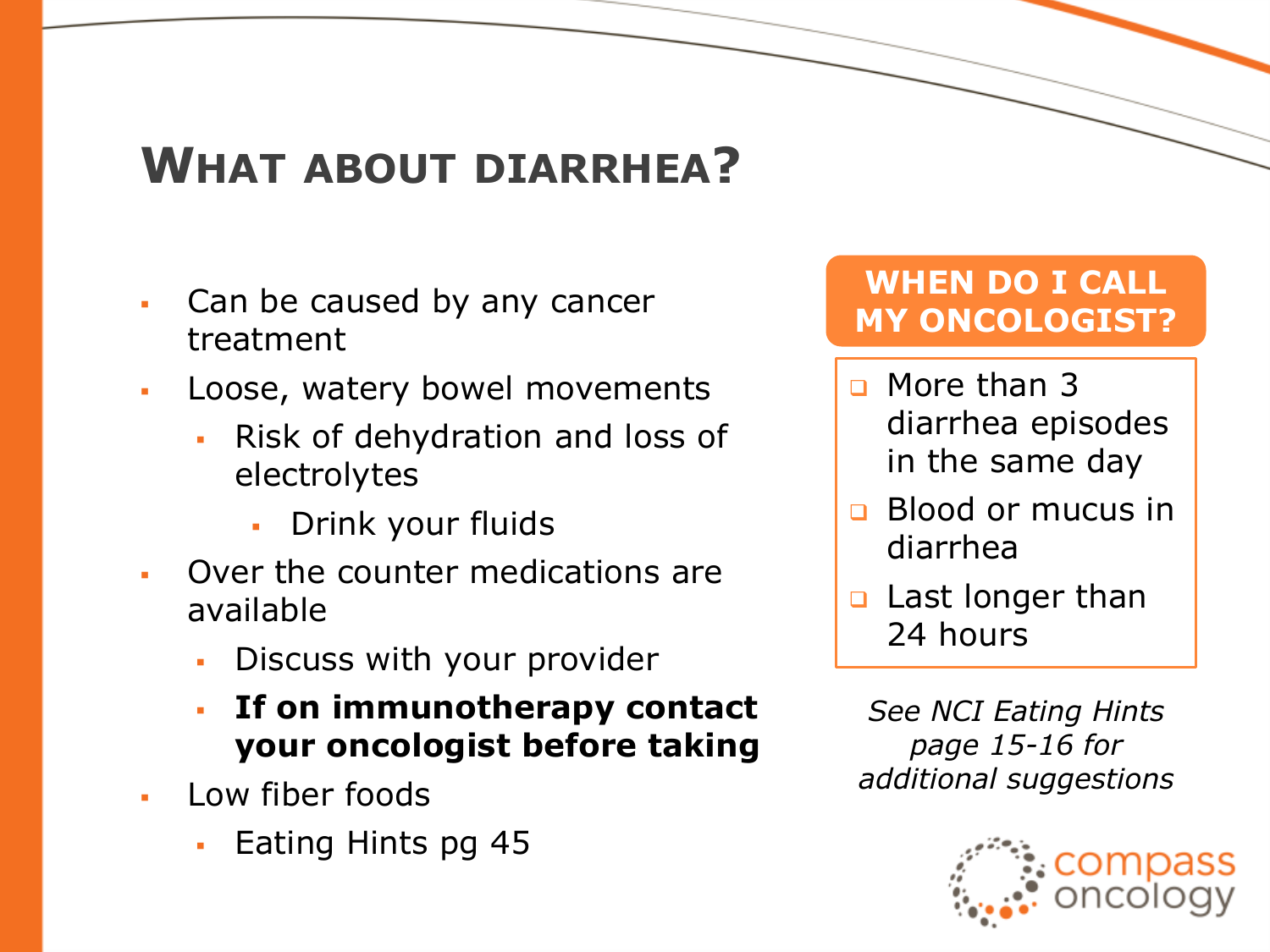### **HOW DO I AVOID DEHYDRATION?**

- Fluids important during treatment
	- Prevent constipation and dehydration
	- Helps protect your kidneys
	- Helps body process treatment
- Recommendation is 8-10 (8oz) glasses of fluid/day
	- $\frac{1}{2}$  should be water
	- Eat foods that contain fluids
		- Fruits, vegetables, soups, smoothies, gelatins
- Caffeinated beverages in moderation
	- About 2 cups/day

#### **WHEN DO I CALL MY ONCOLOGIST?**

- **D** Lightheadedness
- **Dizziness**
- Urinary changes

*See NCI Eating Hints for additional suggestions*

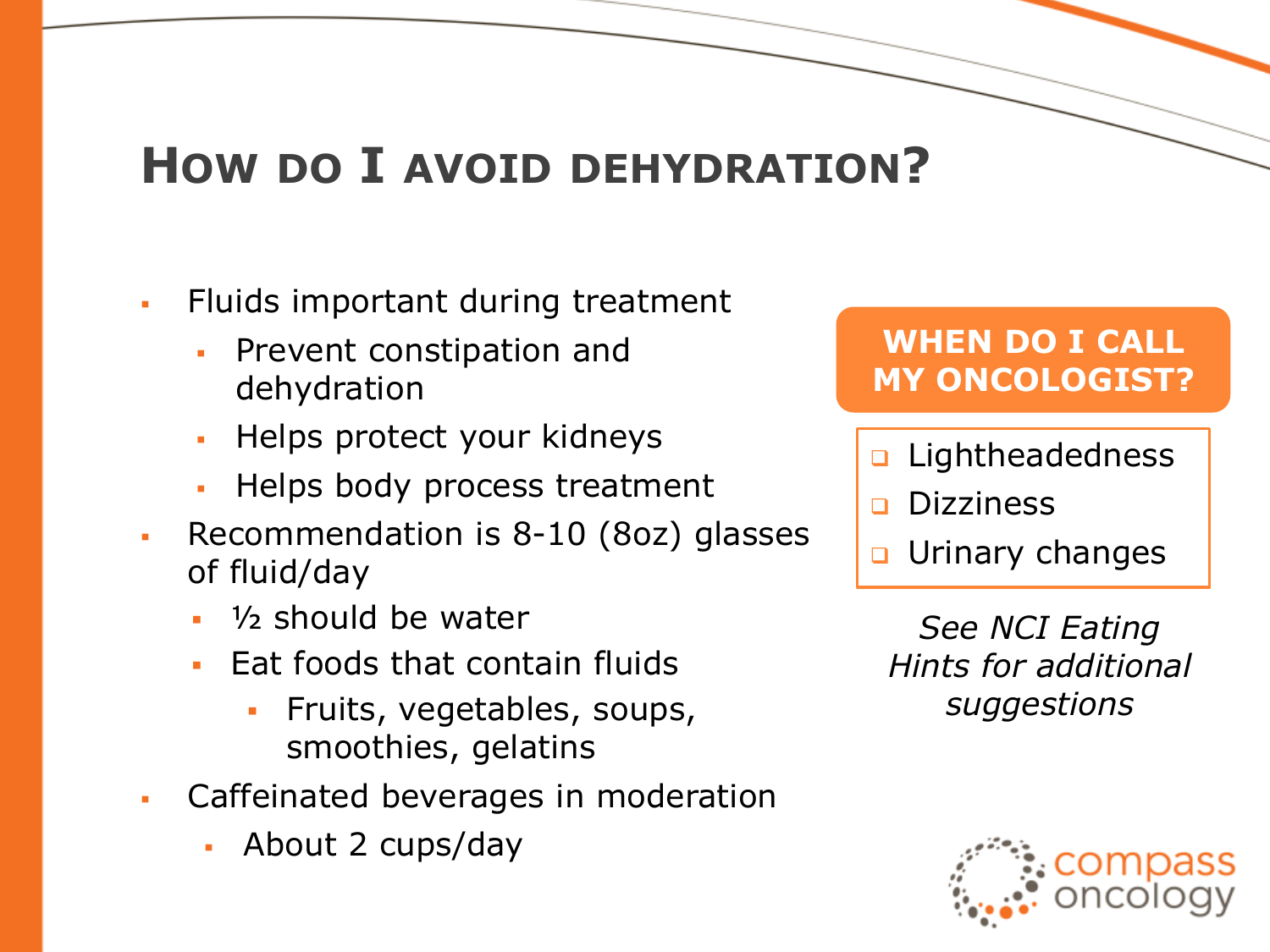### **WHAT CAN I EAT DURING CHEMOTHERAPY?**

- No specific diet
- **EXTED Strive for a well balanced diet** 
	- Choosemyplate.gov
	- **NCI Eating Hints**
- **Report all herbal or nutritional supplements** and high dose **vitamins** to your oncologist
	- May interact with other medications
	- May interfere with the effectiveness of your chemotherapy



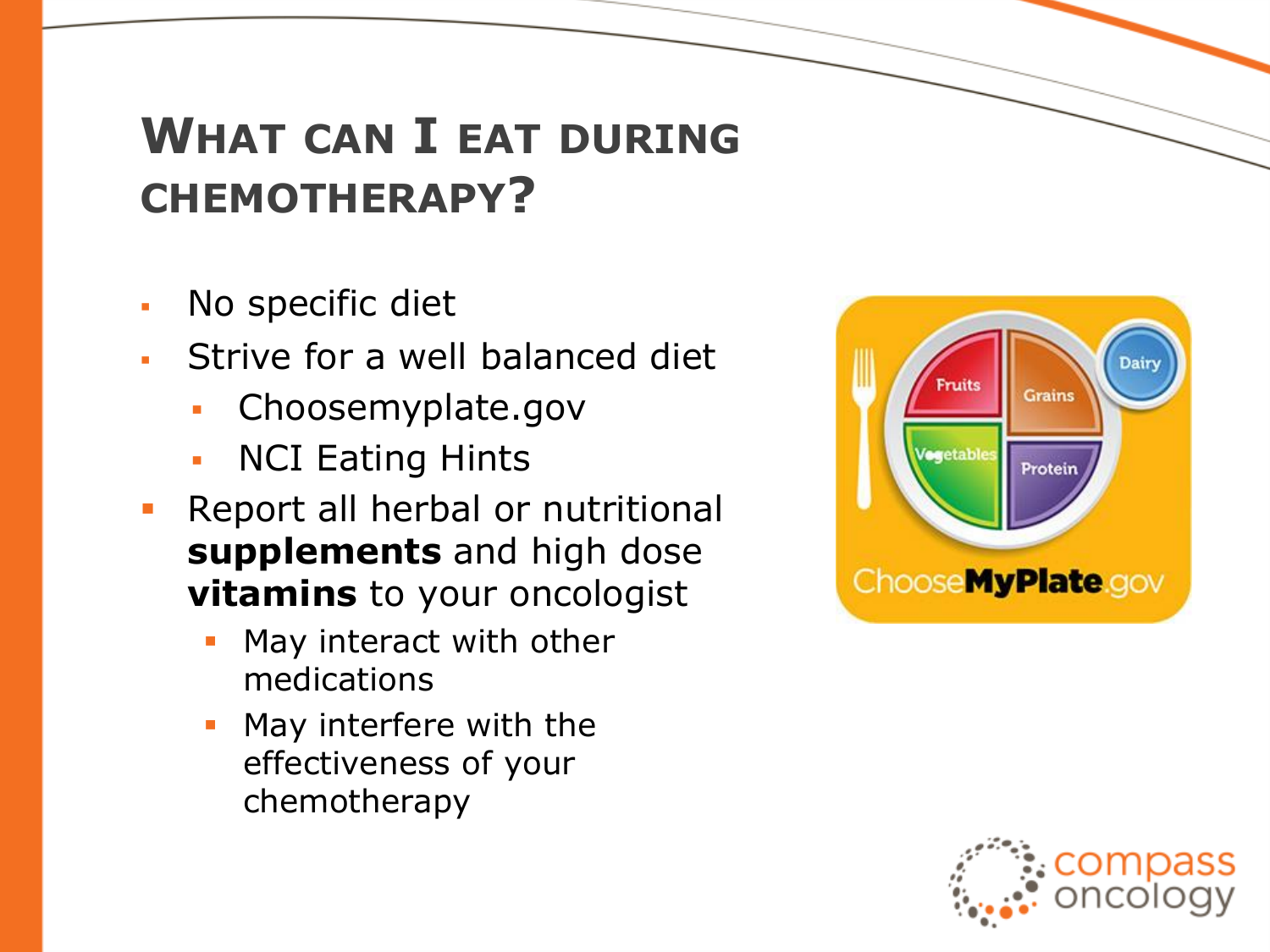## **WHY IS MY BLOOD DRAWN ALL THE TIME?**

- Drawn from port or arm
- Labs checked on specific intervals based on treatment
- Oncology team monitors 2 panels closely:
	- CMP: kidney and liver function, electrolyte levels
		- Watched closely with all treatments
	- CBC: red blood cells, platelets, and white blood cells
		- More impacted by chemotherapy



[This Photo](https://en.wikipedia.org/wiki/Vacutainer) by Unknown Author is licensed under [CC BY-SA](https://creativecommons.org/licenses/by-sa/3.0/)

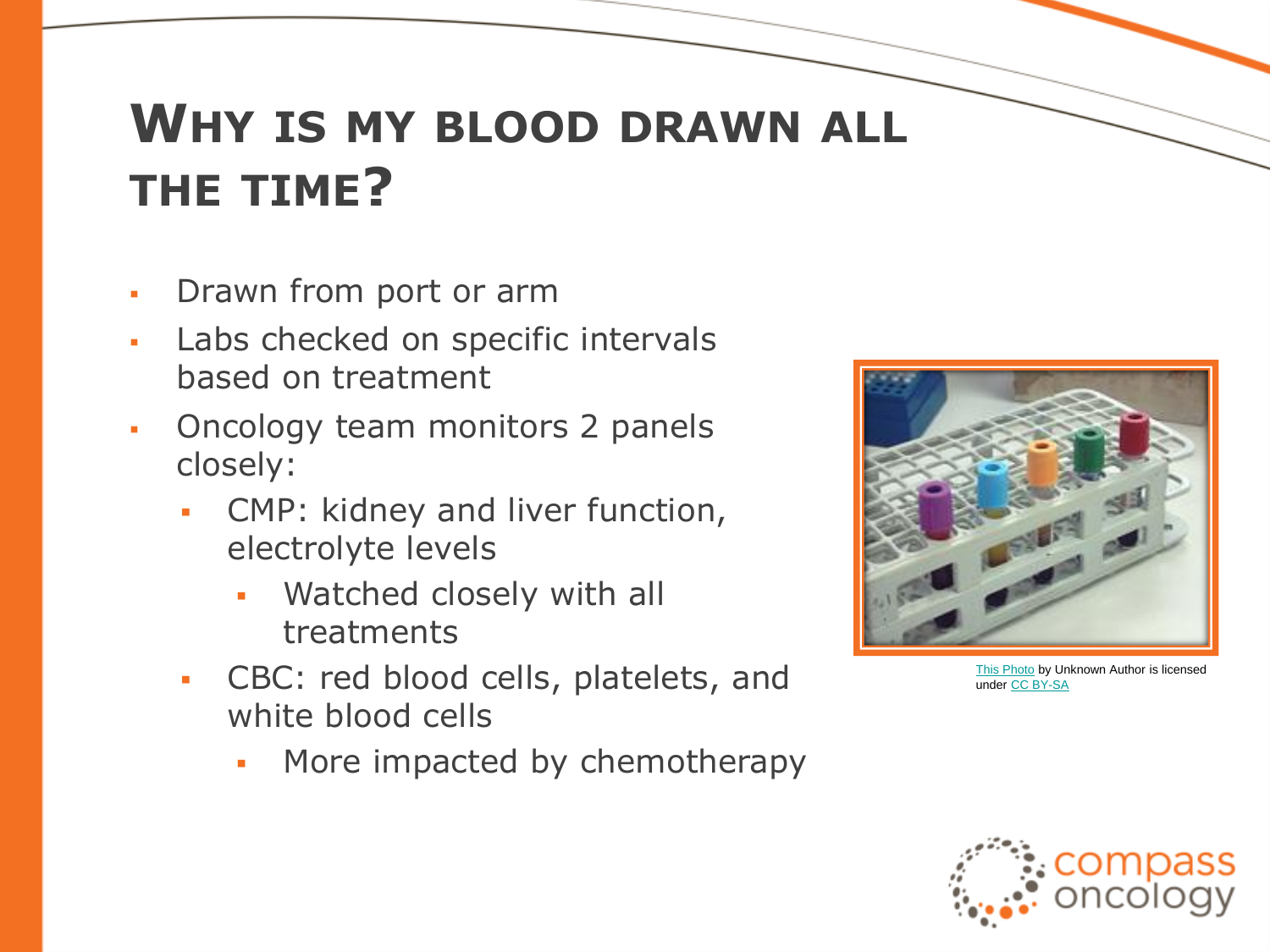### **RED BLOOD CELLS**

- Carry oxygen throughout the body
- Usual gradual decline throughout treatment
- Based on symptoms and oncologist's discretion, provider may recommend transfusion

| <b>Normal Range</b> | <b>Men</b> | <b>Women</b> |
|---------------------|------------|--------------|
| Hemoglobin (g/dL)   | 14-18      | $12 - 16$    |
| Hematocrit $(\% )$  | $42 - 52$  | $37 - 48$    |

#### **WHEN DO I CALL MY ONCOLOGIST?**

- **D** Increase in shortness of breath/difficulty breathing
- **Dizziness**
- **D** Lightheadedness
- **D** Very weak or tired
- Racing heartbeat

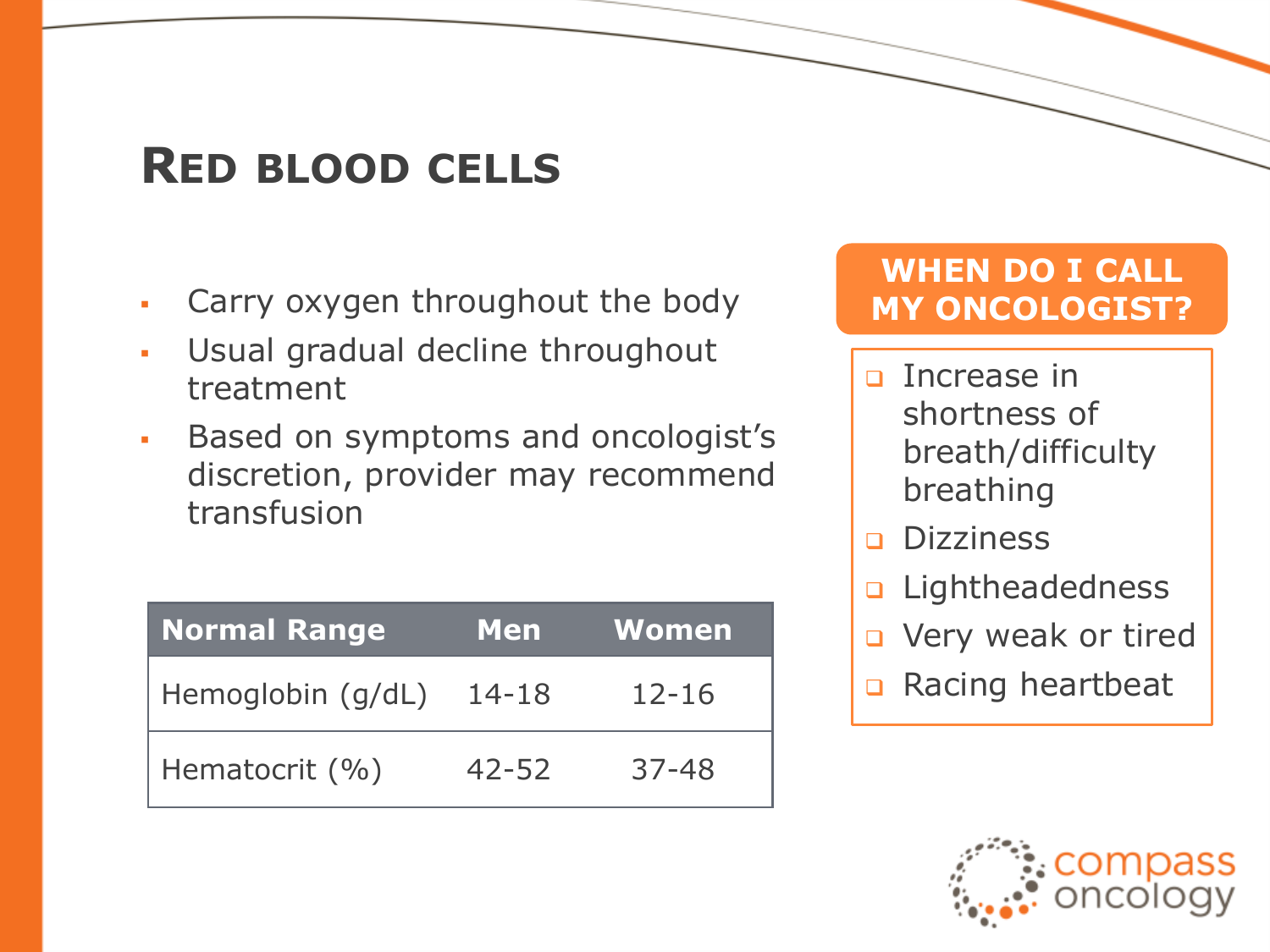### **PLATELETS**

- Help the clotting process
- Some targeted therapies increase the risk of bleeding (bevacizumab)
- Protect yourself:
	- use electric shaver
	- soft toothbrush
	- **·** blow your nose gently

| Normal Range     | <b>Men</b> | Women   |
|------------------|------------|---------|
| <b>Platelets</b> | 150-350    | 150-350 |

#### **WHEN DO I CALL MY ONCOLOGIST?**

- **u** Unusual bleeding or bruising
- □ Tiny, red pinpoint spots on your skin
- **D** Frequent nosebleeds
- Blood in your urine or stools

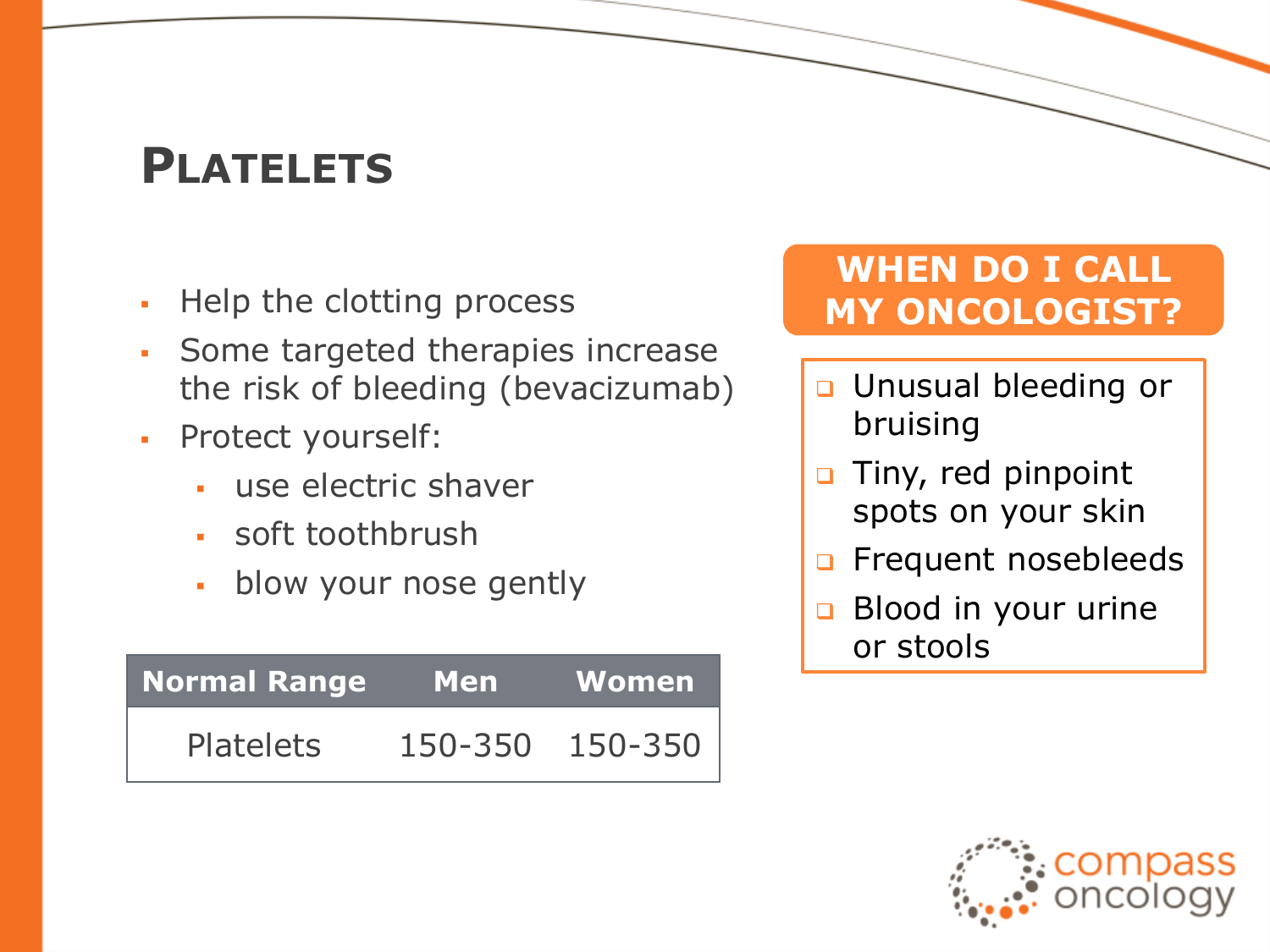### **WHITE BLOOD CELLS**

- Infection fighting army
- Chemo can damage the bone marrow causing a decreased production of WBCs
	- 7-10 days after chemo count reaches low point and then starts to recover
- Multiple kinds of WBCs; watch neutrophils closely
- When WBC decreased, risk of infection increases

| <b>Normal Range</b>             |             | <u>l Men Women </u> |
|---------------------------------|-------------|---------------------|
| WBC (White Blood Cells)         | $4.5 - 11$  | $4.3 - 11$          |
| ANC (Absolute Neutrophil Count) | $1.5 - 8.0$ |                     |

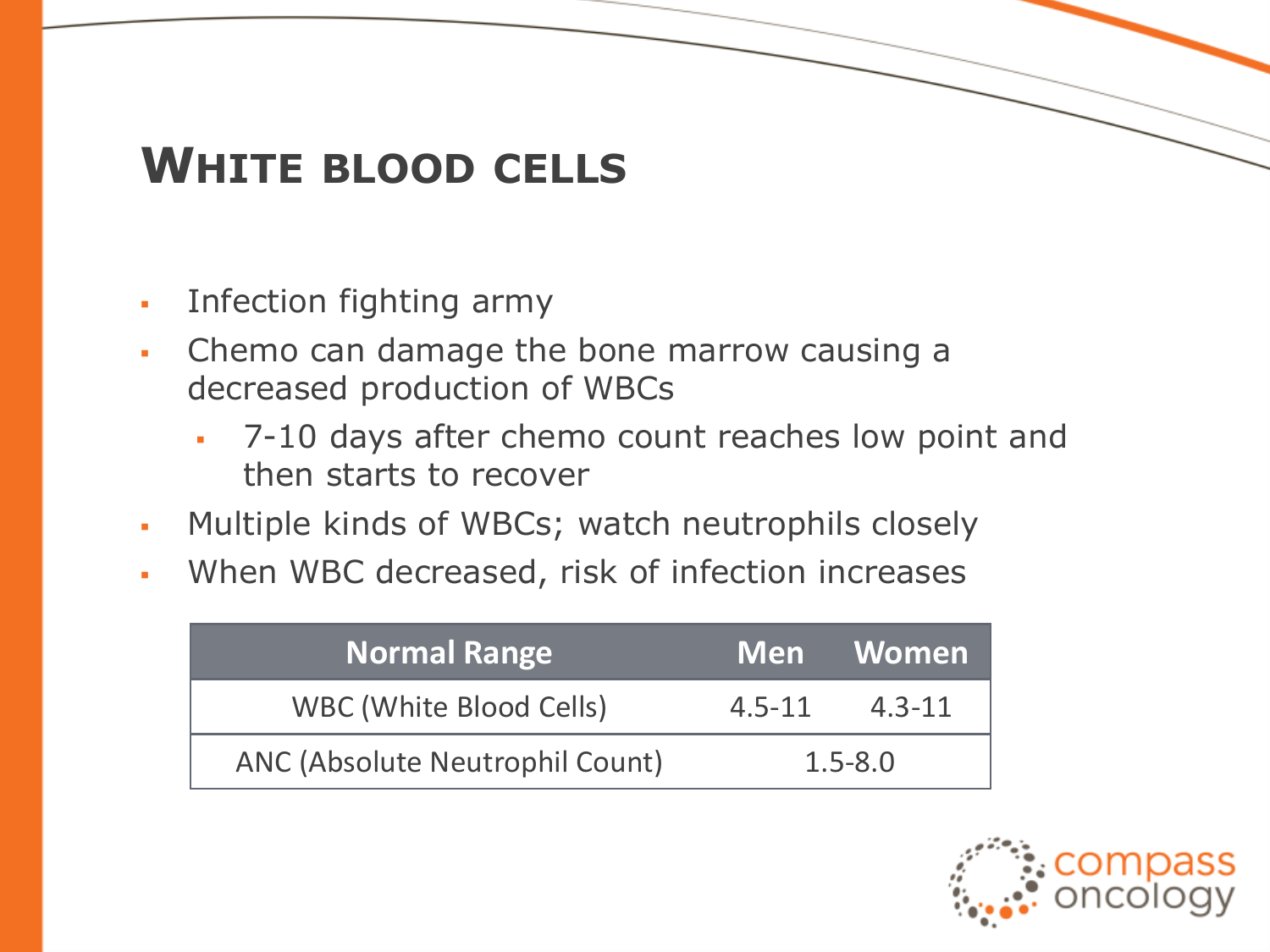### **HOW DO I AVOID INFECTION?**

**•** Proper hand hygiene



- Avoid people who are ill
- Wash raw fruits and vegetables well
- May receive a medication to boost **WBCs** 
	- Stimulates bone marrow to produce more WBCs
	- Can cause bone pain
		- Ok to take Tylenol
		- Usually lasts 1-2 days

#### **WHEN DO I CALL MY ONCOLOGIST?**

- $P$  Fever  $\geq 100.5$
- Chills or sweats
- **Productive cough**
- Cold or flu like symptoms
- **D** White coating in your mouth
- **u** Urinary changes
- Red or draining wound

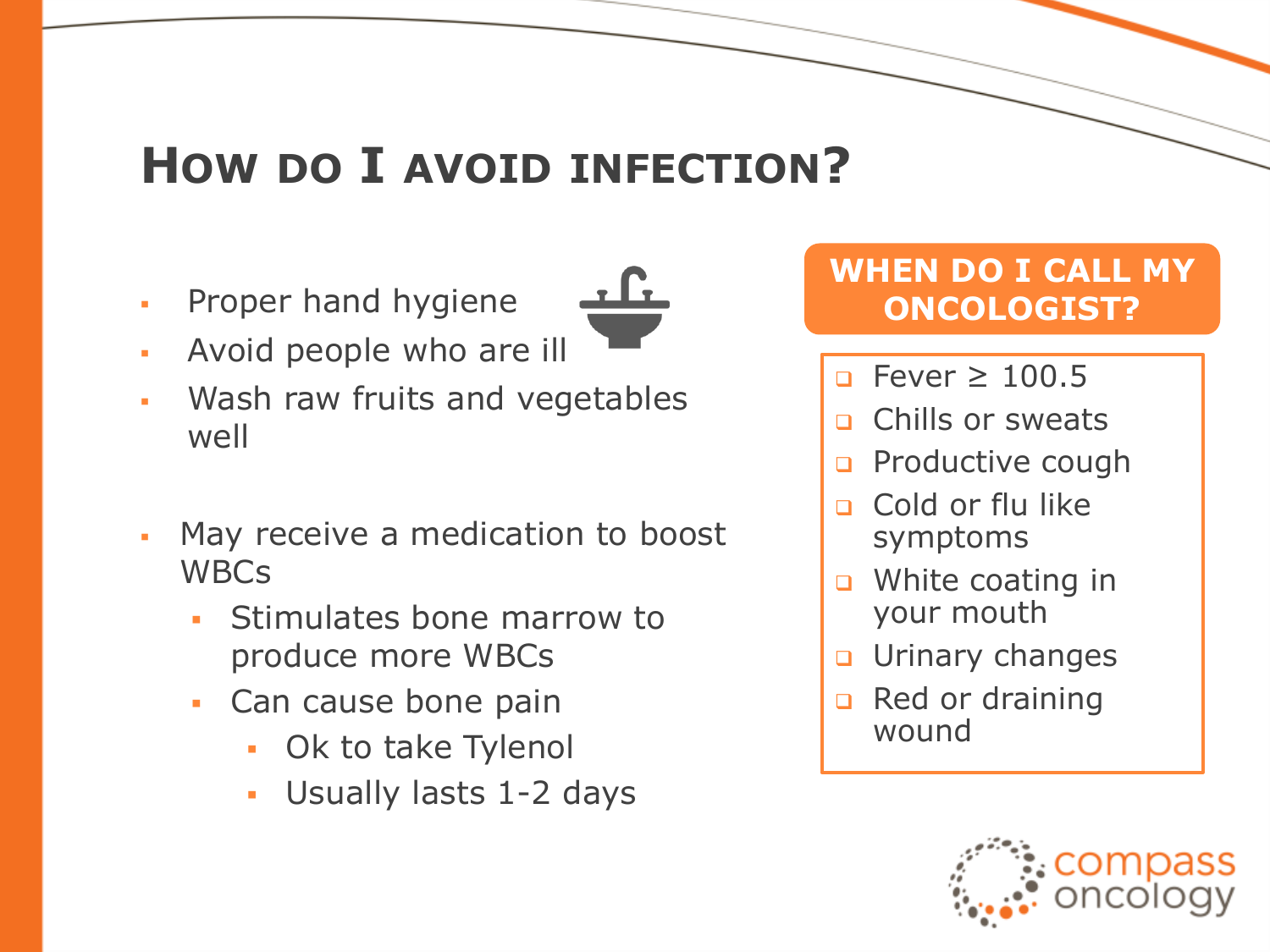#### **WHAT AM I GOING TO FEEL LIKE AFTER CHEMO?**

- Day 1: Generally you feel good
- Day 2: You may start winding down
- Day 3: This is often the "down day"
	- Body working hard
		- Flushing out treatment drugs and dead cancer cells, building healthy new cells
- "Get up and get moving"
- **.** The more you move, eat, drink and rest, the quicker you will recover from your "down day".

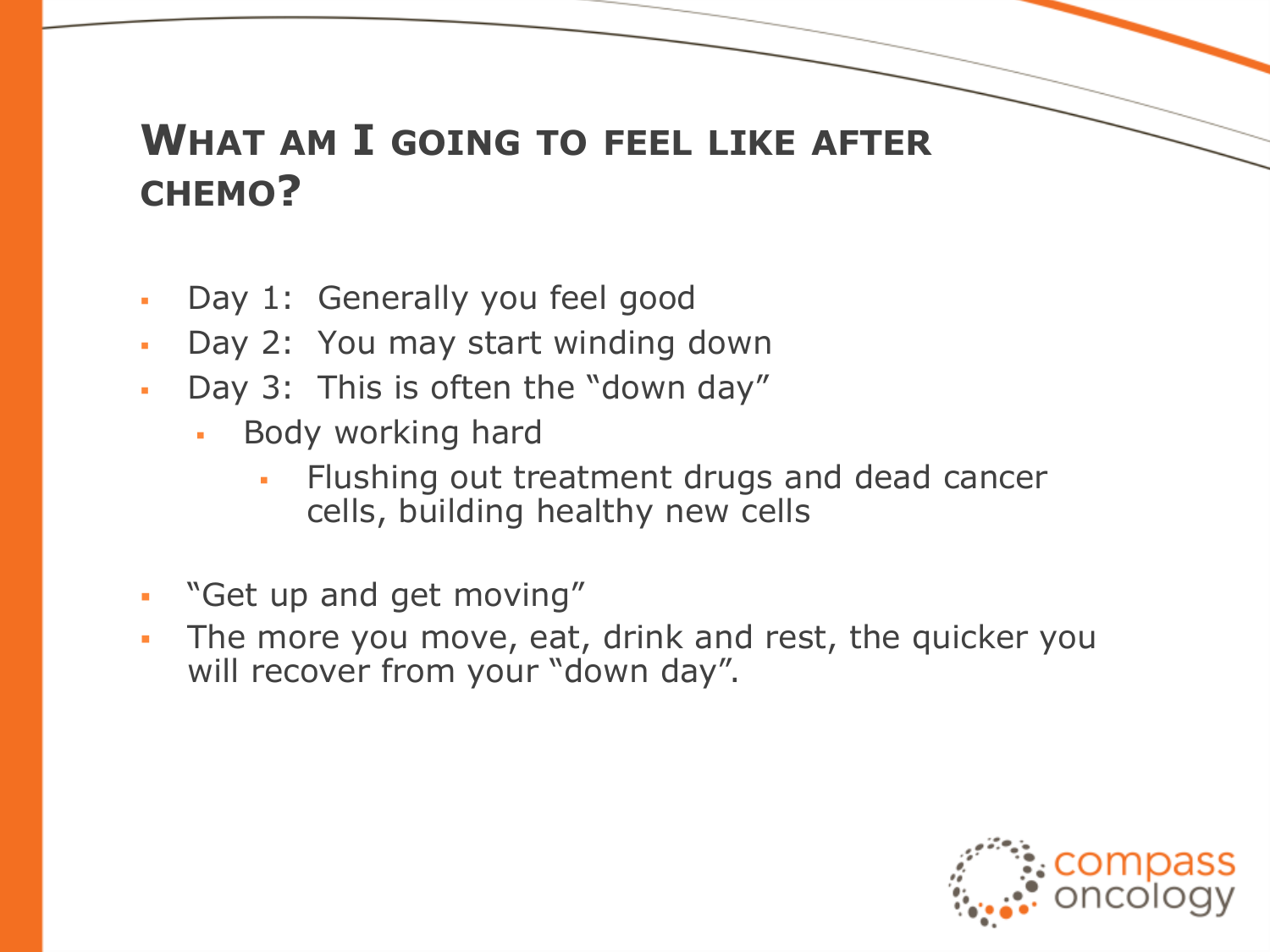# **WILL I BE TIRED?**

- Fatigue  $#1$  side effect from treatment
	- Chemotherapy, immunotherapy and targeted therapy
	- Other factors:
		- anemia, nutritional deficiencies, depression, stress
- Cumulative effect
- Management:
	- **Energy conservation** 
		- Balance so valued activities can be maintained
	- Exercise: Increasing activity will have positive impact on fatigue
		- Improves aerobic capacity, prevents muscle loss and deconditioning, manages fatigue
		- **·** Intensity, frequency and type still being studied

#### **WHEN DO I CALL MY ONCOLOGIST?**

 Fatigue interferes with daily activities of life

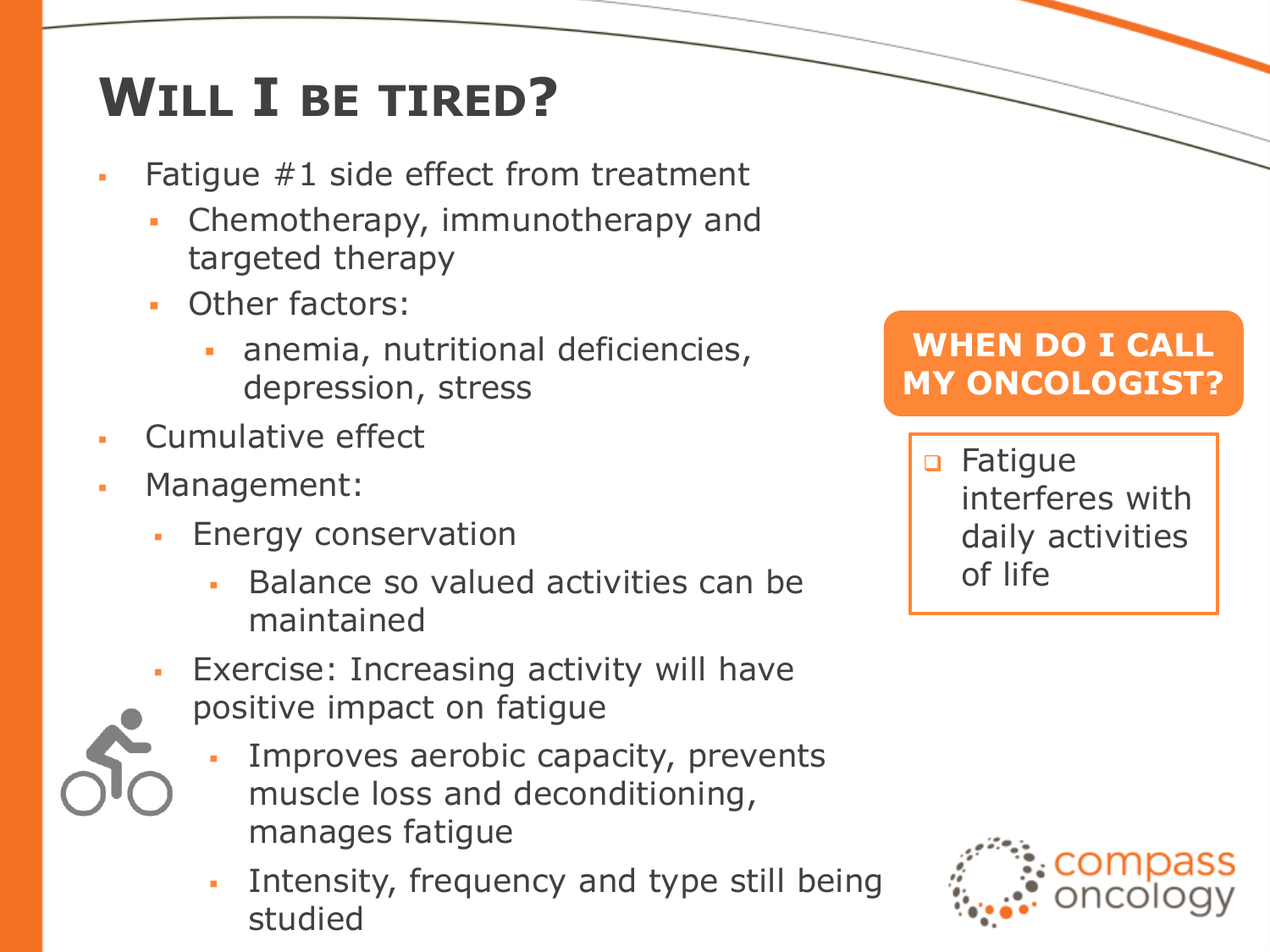### **WHAT ABOUT "CHEMO BRAIN"?**

- Not every patient will experience this
- Not fully understood yet
- Related to stress, anxiety, sleep disturbances, possible chemo impact
- Patients report:
	- Difficulty concentrating and/or multi tasking
	- Difficulty word finding
- Last weeks to months after treatment completed
- Prevention/Minimization:
	- Adequate rest, well balanced diet, exercise may help
	- Keep lists, use smart phones, apps to track things
	- Keep the mind active by doing intellectual activities
		- Crosswords, puzzles, math, reading



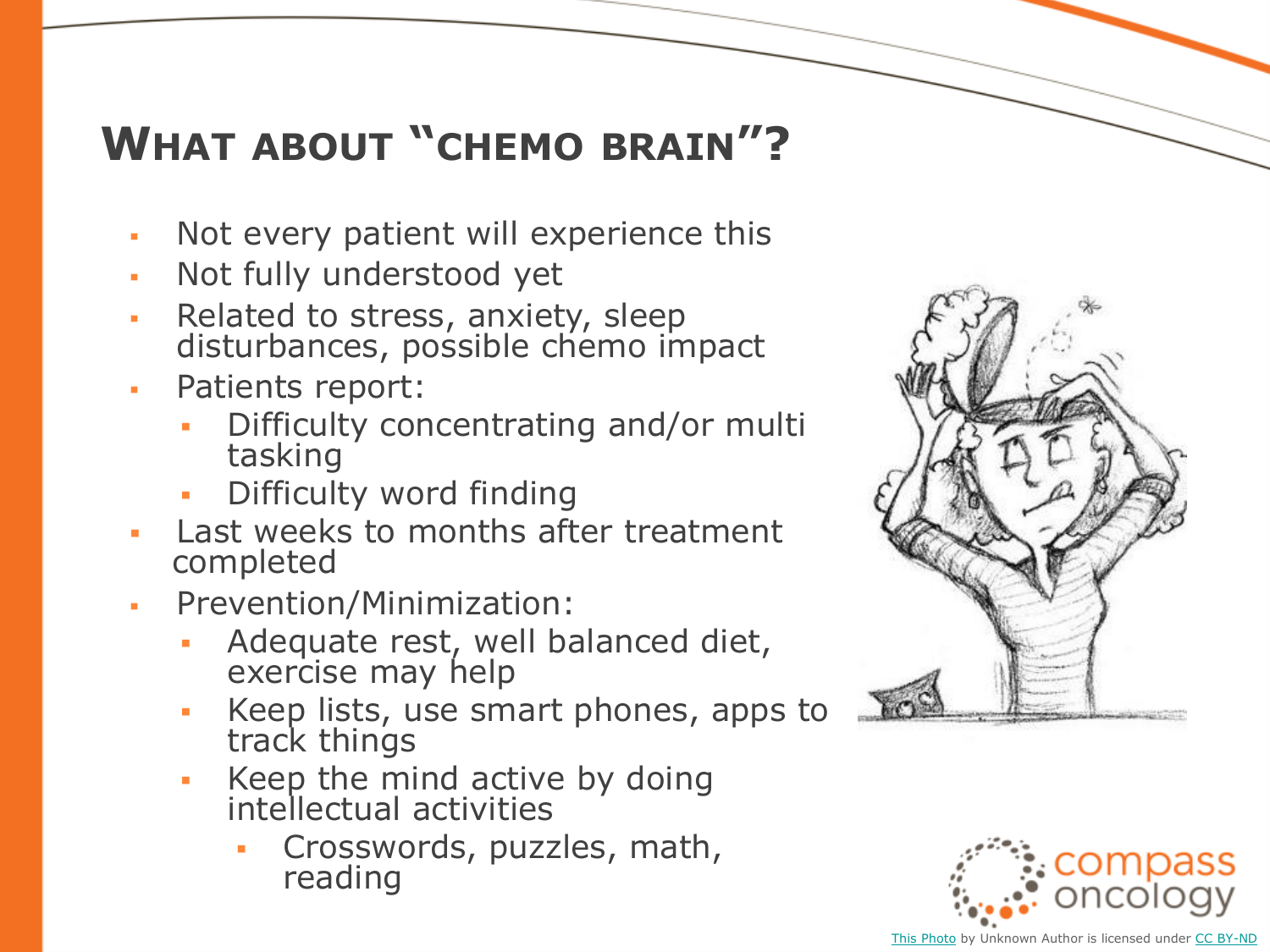#### **IS IT NORMAL TO FEEL THIS WAY?**

- Coping with cancer challenging for patient and family
- **Increased distress is normal** 
	- Examples: sad, powerless, afraid, guilty, anxious, discouraged, depressed
	- Signs of depression or anxiety:
		- Consistently irritable or angry, significant sleep disturbances, changes in concentration or memory
- Do not hesitate to reach out for help
	- Resources are available; social work, support groups, etc.
- **•** Coping mechanisms
	- Physical movement and exercise
	- Meditation and mindfulness, journaling
	- Activities that help you relax or bring you meaning

#### **WHEN DO I CALL MY ONCOLOGIST?**

#### **Depression**

□ Thoughts of death or harming yourself

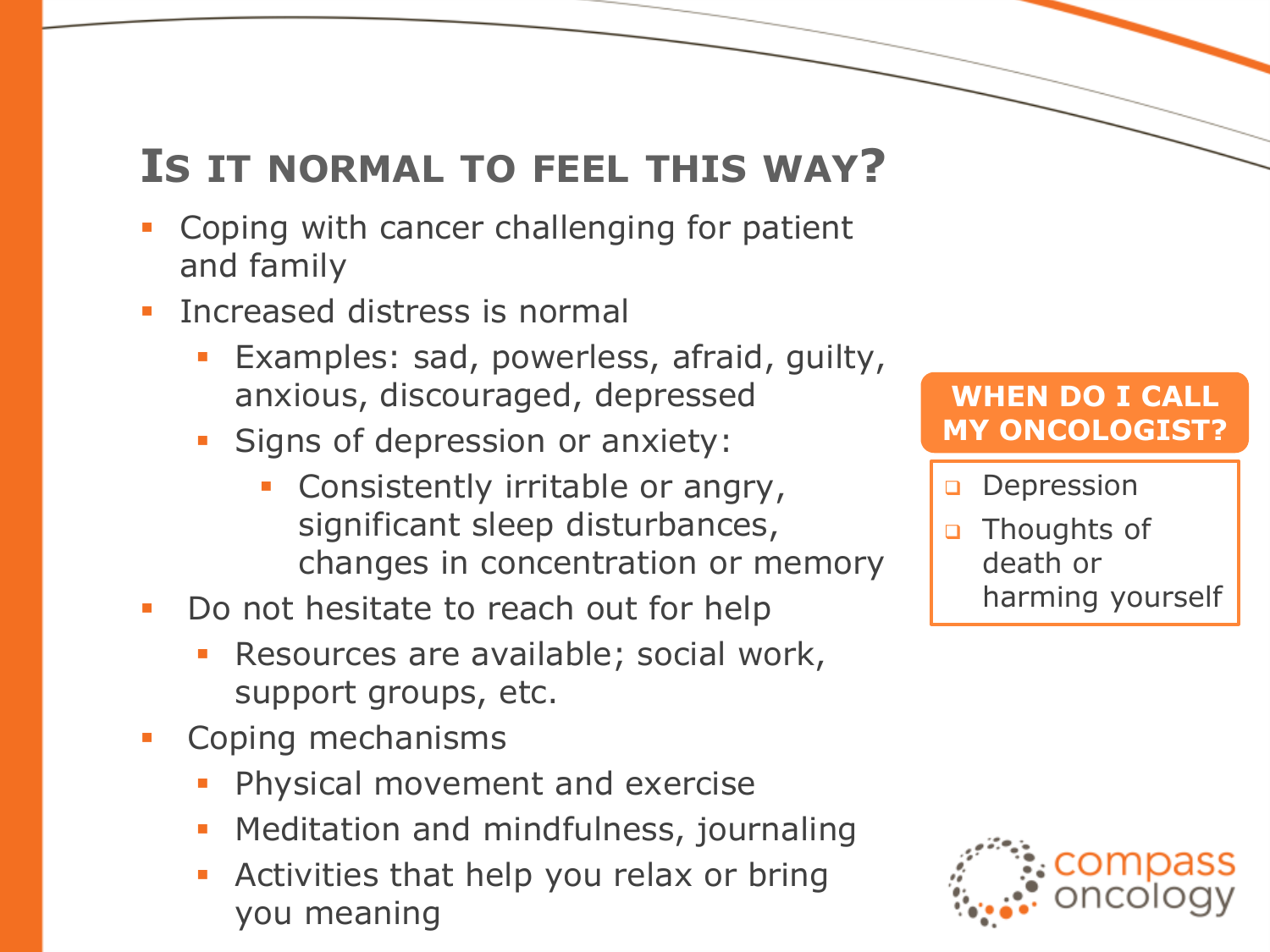# **WHEN DO I CALL MY PROVIDER?**

- □ Chills or fever greater than 100.4
- **Burning with urination, frequency, urgency, lower** back pain (UTI)
- **Productive cough with green, yellow, red, or brown** sputum
- Unmanaged diarrhea, constipation, nausea, vomiting
- **u** Unmanaged pain
- **□** Swelling, redness and pain on extremities
- □ Shortness of breath/chest pain
- Dizziness with changing position or lightheadedness
- **□** Dark urine, less urine than normal, thirst, dry mouth
- **D** Mouth sore, difficulty swallowing, frequent or severe heartburn
- **D** Severe fatigue
- **D** Thoughts of harming yourself, severe depression